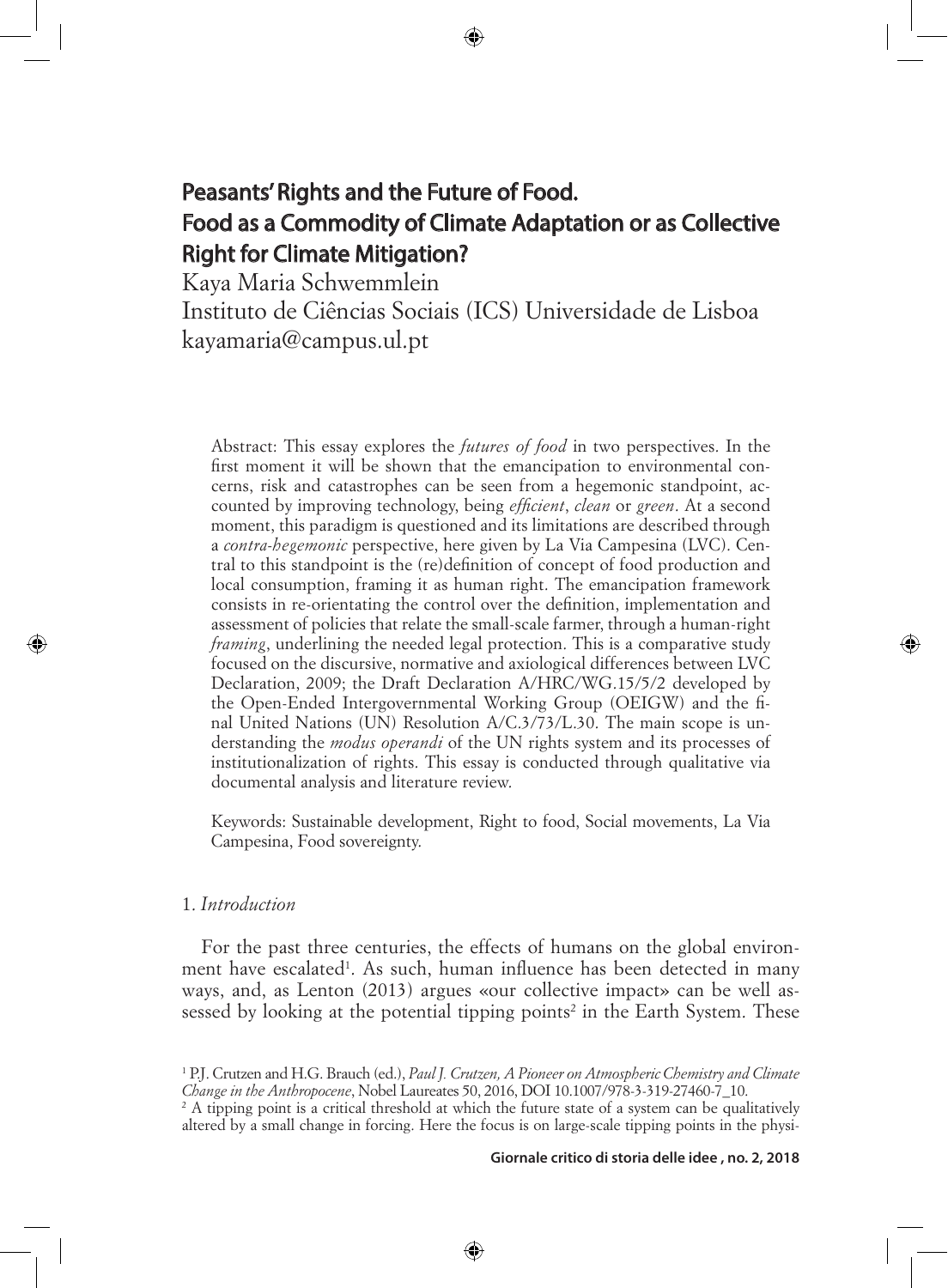⊕

are: 1) Ice melting<sup>3</sup>; 2) Biome loss<sup>4</sup>; 3) Circulation change<sup>5</sup>. On the other hand, as observed by the International Panel on Climate Change (IPCC), «climaterelated risks for natural and human systems […] depend on the magnitude and rate of warming, geographic location, levels of development and vulnerability, and on the choices and implementation of adaptation and mitigation options»<sup>6</sup>.

In this regard, the modern *risks* and uncertainties have let society to a constant *Drang* towards *choosing better* mitigation and adaption strategies. For conceptual clarity, in this essay we employ the concept of *adaptation* as *the act or process of changing something to fit a new use or situation*<sup>7</sup> ; and *mitigation* as *to make more bearable or less severe*<sup>8</sup> , distancing ourselves from the IPCC Framework, provided by the III Working Group<sup>9</sup>.

Hence, questions related to climate change and sustainable development being central concern in our society, here we focus on the Human Right to Food, and on the strategic framework given by the Sustainable Development Goals  $(SDGs)^{10}$ , namely SDG 2. – End hunger, achieve food security<sup>11</sup> and improved

cal, chemical, and biological make-up of our planet, cfr. T. Lenton, *Food security, biodiversity, and ecosystems degradation*, in T. Lenton, T. O'Riordan (ed.), *Addressing Tipping Points*, Oxford University Press, Oxford 2013, p. 24.

<sup>3</sup> Land ice sheets have been losing mass since 2002. Both ice sheets have seen an acceleration of ice mass loss since 2009. Source NASA, 2018: https://climate.nasa.gov/vital-signs/ice-sheets/.

4 «The amazon rainforest, could reach to be a tipping point if "anthropogenic-forced" (Vecchi *et al.* 2006) lengthening of the dry season continues, and droughts increase in frequency or severity (Cox *et al.* 2008) (...) resulting in dieback of up to 80 per cent of trees», in. Lenton, *Food security, biodiversity and ecosystems degradation*, *op. cit.*

5 For example, The Indian Summer Monsoon (ISM) is already being disrupted and rice harvests impaired by an atmospheric brown cloud (ABC) haze – that comprises a mixture of soot, which absorbs sunlight, and some reflecting sulphate. Cfr T. Lenton, *Food security, biodiversity, and ecosystems degradation*, *op. cit.*, p. 29.

<sup>6</sup> «Summary for Policymakers», In V. Masson-Delmotte *et al.* (ed), *Global warming of 1.5°C. An IPCC Special Report on the impacts of global warming of 1.5°C above pre-industrial levels and related global greenhouse gas emission pathways, in the context of strengthening the global response to the threat of climate change, sustainable development, and efforts to eradicate poverty*, International Panel on Climate Change, 2018, p. 8.

7 https://www.merriam-webster.com/thesaurus/adaptation.

8 https://www.merriam-webster.com/thesaurus/mitigation.

9 Mitigation as «A human intervention to reduce the sources or enhance the sinks of greenhouse gases (GHGs)», IPCC, WGIII, http://ipcc-data.org/guidelines/pages/glossary/glossary\_lm.html and Adaptation as «The process of adjustment to actual or expected climate and its effects. In human systems, adaptation seeks to moderate harm or exploit beneficial opportunities. In natural systems, human intervention may facilitate adjustment to expected climate and its effects», http:// ipcc-data.org/guidelines/pages/glossary/glossary\_a.html.

 $10$  17 Sustainable Development Goals (SDGs), which are an urgent call for action for all countries. They recognize that ending poverty and other deprivations must go hand-in-hand with strategies that improve health and education, reduce inequality, and spur economic growth – all while tackling climate change and working to preserve our oceans and forests, in UN, *Sustainable Development Goals for 2015-2030*, 2015, https://nacoesunidas.org/pos2015.

11 Given by its 4 dimensions: food availability, access, utilization and, stability. Cfr. *The State of Food Security and Nutrition in the World 2018. Building climate resilience for food security and nutrition*, FAO, Rome 2018. Licence: CC BY-NC-SA 3.0 IGO, http://www.fao.org/3/I9553EN/i9553en.pdf.

⊕

↔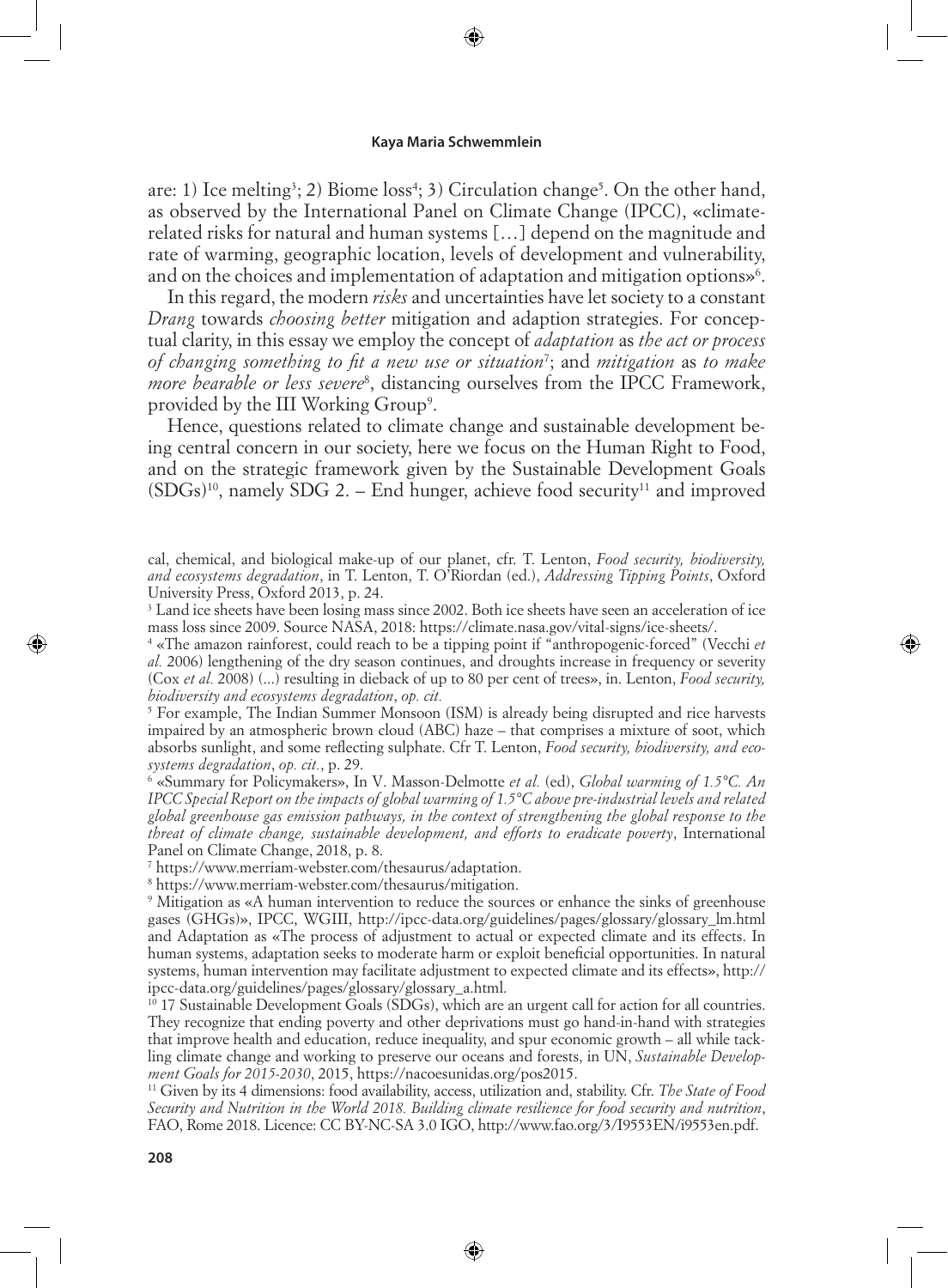⊕

nutrition and promote sustainable agriculture. We also underline that this *Drang* can be observed at serval levels, namely:

1) at a political level, as in the requirements set out by the European Agenda  $2030^{12}$ ;

2) at an economic level, by establishing new frameworks as in the green economy<sup>13</sup>;

3) at an institutional level by the exponential growth of scientific production and know-how related to values such as efficiency, boost productivity and create climate change resistance and resilience through increased use of technologies, i.e., biotechnologies<sup>14</sup> and genetic-engineering<sup>15</sup>.

Nonetheless, according to available data, the number of people who suffer from hunger has been growing over the past three years, returning to levels from a decade ago. The absolute number of people in the world affected by undernourishment, or chronic food deprivation, is now estimated to have increased from around 804 million in 2016 to nearly 821 million in 201716.

Moreover, the modern industrialized food system continues to rely on unequal patterns of production, distribution and consumption and, as we try to underline throughout the essay, the reinforcement of the productivity has a cost, generally in the line of re-orientation of control of the local producer to agencies or highly specialized economic actors. As United Nations Environmental Programme (UNEP) stated, «the concept of a *green economy* does not replace sustainable development, but there is now a growing recognition that achieving sustainability rests almost entirely on getting the economy right»17.

In this concern, from a hegemonic point of view, sustainability and food security can be attained by improving technology in agriculture, framing, eventually, food utterly as a *commodity of climate adaptation*.

⊕

On the other hand, what happens when the small-scale food producers try to reclaim their voice and their legal rights to *well-being* by creating new human rights and expanding the responsibilities of States so as to include the produc-

⊕

 $12$  The global ambition of «Transforming Our World: the 2030 Agenda for Sustainable Development» was adopted by world leaders during the 2015 United Nations Summit. This global policy framework commits the international community to end poverty, hunger and malnutrition, tackle climate change and achieve equitable and sustainable development in its three dimensions (social, economic and environmental) (FAO, *The State of Food Security*, cit., p. 95).

<sup>&</sup>lt;sup>13</sup> In general, green economy is considered to be able to reduce environmental risks and ecological scarcities, aiming for sustainable development without degrading the environment.

<sup>&</sup>lt;sup>14</sup> «Anv technological application that uses biological systems, living organisms, or derivatives thereof, to make or modify products or processes for specific use». UN, *Convention on Biological Diversity*, 1992, https://www.cbd.int/doc/legal/cbd-en.pdf. Biotechnology is much broader than genetic engineering, including also genomics and bioinformatics, marker-assisted selection, micropropagation, tissue culture, cloning, artificial insemination, embryo transfer and other technologies, cfr. FAO, *The state of food and agriculture, 2003-2004. Biotechnology for the poor*?, 2004, http://www.fao.org/docrep/006/Y5160E/Y5160E00.htm.

<sup>&</sup>lt;sup>15</sup> Genetic engineering is the direct manipulation of an organism's DNA using divergent methods. 16 FAO, *The State of Food Security*, cit., XIII.

<sup>17</sup> United Nations Environmental Programme, *Towards a Green Economy: Pathways to Sustainable Development and Poverty Eradication – A Synthesis for Policy Makers*, 2011, p. 2, www.unep.org/ greeneconomy.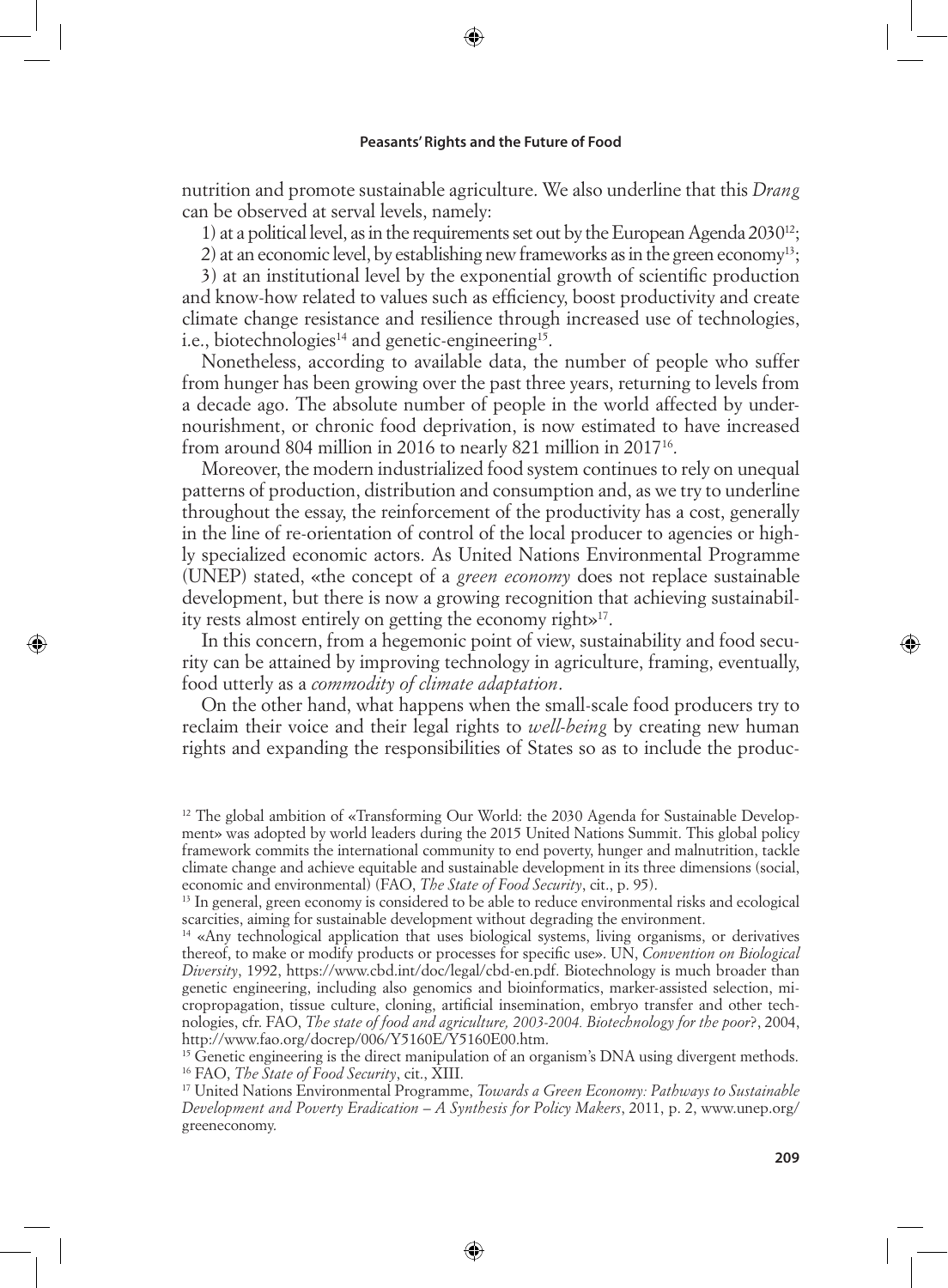⊕

tion of food trough *traditional* methods and *local* consumption in the struggle for sustainable development?

Considering the perspective of La Vía Campesina<sup>18</sup>, an international social movement, here considered as the «collective voice» of 200 million small-scale farmers that are the «back-bone of the food system»<sup>19</sup>, sustainability should be achieved by an active participation of the peasants in the design of their rights, needs, priorities and realities.

The organisation argues that, through a vindication of their individual and collective rights, peasants have the possibility of mitigating the effects of climate change and environmental destruction caused by the industrial agricultural sector. In this perspective, can food be a *collective right for climate change mitigation*?

Drawing upon the theoretical framework given by Ulrich Beck's notion of  $subpolitics<sup>20</sup>$  and the concept of contra-hegemonic globalization<sup>21</sup> defined by Boaventura de Sousa Santos, we will highlight the role of LVC's action as a contra-hegemonic force capable of enabling shifts in food policy, even when faced with limitations inherent to the various processes of policies design. We will proceed by exploring how the peasants' rights adopted in 2018 by the UN General Assembly diverge from the version proposed by LVC in 2009 through a comparative study focused on the discursive, normative and axiological differences between LVC Declaration, 2009; A/HRC/WG.15/5/2, designed by the Open-ended intergovernmental working group<sup>22</sup>, and the final Resolution A/C.3/73/L.30 adopted recently by the Third Committee (Social, Humanitarian and Cultural) of the UN General Assembly in October 201823.

Furthermore, according to the characterization of human rights framing evidenced by Benford and Snow<sup>24</sup>, we analyse how LVC's task consists, generally,

24 There are three core framing tasks: 1- a diagnosis of some event or aspect of social life as problematic and in need of alteration; 2- a proposed solution to the diagnosed problem that specifies

⊕

↔

<sup>18</sup> La Via Campesina is «an autonomous, pluralist and multicultural movement, independent from any political, economic or other type of affiliation», cfr. https://viacampesina.org/en/index.php/ organisation-mainmenu-44.

<sup>19</sup> LVC, *Declaration of Rights of Peasants Women and Men*, 2009, https://viacampesina.net/downloads/PDF/EN-3.pdf.

<sup>&</sup>lt;sup>20</sup> The concept is based on the possibility of political representation outside the national parliamentary institution, implying the possibility for global actors whose field of action is transnational and whose intervention is punctual. Once this intervention is *successful*, subpolitics can activate national policy to cover new objectives, themes and interdependencies. (Beck, [1986] 2015: 178). Beck, Ulrich (2015), *Weltrisiko-gesellschaft*, Suhrkamp.

<sup>&</sup>lt;sup>21</sup> Represented by social movement or ONG, it consists of practices of resistance to the hegemonic globalization put forth by factors such as international trade liberalization, privatization, ecologic-dumping, Cfr. B. de Sousa Santos, *Globalização: Fatalidade ou Utopia?*, Edições Afrontamento, Lisboa 2012.

<sup>&</sup>lt;sup>22</sup> Open-ended intergovernmental working group on the rights of peasants and other people working in rural areas (OEIWG), *Revised draft United Nations declaration on the rights of peasants and other people working in rural areas*, 2018, Fifth session, https://documents-dds-ny.un.org/doc/ UNDOC/GEN/G18/038/14/PDF/G1803814.pdf?OpenElement

 $^{23}$  Third Committee, Agenda item 74 (b), Promotion and protection of human rights: human rights questions, including alternative approaches for improving the effective enjoyment of human rights and fundamental freedoms, 2018. In: https://undocs.org/en/A/C.3/73/L.30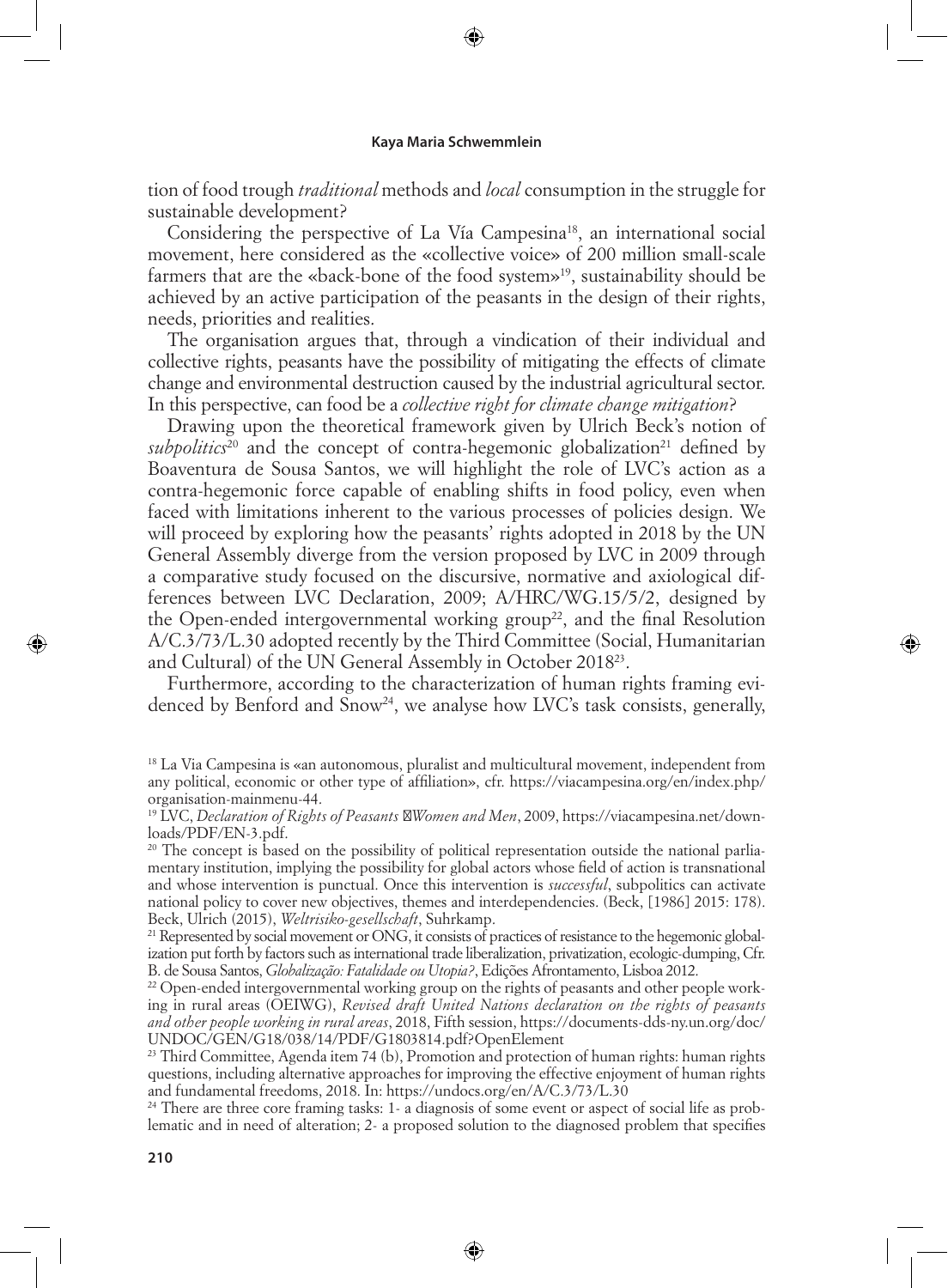⊕

in framing the current state of agricultural monopolization of resources (human and natural) as *problematic* and, in order to overcome challenging issues such as hunger, food waste and slave labour, it aims to change them by rekindling collective action, so as to implement solution that underline the advantages and limitations of said human-rights framings, as maintained by Clayes<sup>25</sup>.

The central questions of this essay are:

⊕

1.What are the demands of the *subject of Rights, i.e. the Peasants*? 2. How are the rights defined? 3. What is the scope of their application? 4. Can these declarations produce, create or enforce rights of any kind since they represent just a non-binding framework? 5. What is left of the peasants' agency in promoting sustainability and granting the realisation of their rights?

Finally, we will underline the need to answer questions regarding social development as well as the necessity of distancing ourselves from the purely economic development conveyed by neoliberal agriculture policy. Therefore, we will call for the need of a paradigm shift in agrarian reform by *listening* to those who got their rights systematically violated. Equally, LVC's human rights framing will be explored as an efficient tool against human rights abuses.

In conclusion we should ask- as Dobson<sup>26</sup> underlined- if categories like human rights are still valid and whether they are tools fit to solve the world's most pressuring problems and challenges.

### 2. *Hegemonic interpretations and normative shifts in European Policy*

The right to food is a human right since 1948, when it was recognized in the Universal Declaration of Human Rights Article 25, paragraph  $(1)^{27}$  and in Article 11 of the International Covenant on Economic, Social and Cultural Rights (ICESCR), which came into force in 1976. It is equally recognized in specific international instruments such as the Convention on the Rights of the Child (Art. 24(2)(c) and 27(3)), the Convention on the Elimination of All Forms of Discrimination against Women  $(Art. 12(2))$ , or the Convention on the Rights

⊕

what needs to be done; 3- a call to arms or rational for engaging in ameliorative or correlative action. Cfr. R. Benford, D. Snow, *Ideology, frame resonance, and participant mobilization. International Social Movements Research*, 1, 1988, 197–217.

<sup>25</sup> P. Clayes, "Food Sovereignty and the Recognition of New Rights for Peasants at the UN: A Critical Overview of La Via Campesina's Rights Claims over the Last 20 Years", *Globalizations*, vol. 12, n°4 2014.

<sup>26</sup> A. Dobson, *Justice and the Environment*, Oxford University Press, Oxford 1998, p. 242. Cfr. as well M. Redclift, "Sustainable Development (1987-2005). An Oxymoron Comes of Age", *Horizontes Antropológicos*, year 12 n. 25, 2006, p. 65-84.

<sup>&</sup>lt;sup>27</sup> «Everyone has the right to a standard of living adequate for the health and well-being of himself and of his family, including food, clothing, housing and medical care and necessary social services, and the right to security in the event of unemployment, sickness, disability, widowhood, old age or other lack of livelihood in circumstances beyond his control». UN General Assembly, *Universal Declaration of Human Rights*, 1948. In http://www.un.org/en/universal-declaration-human-rights/.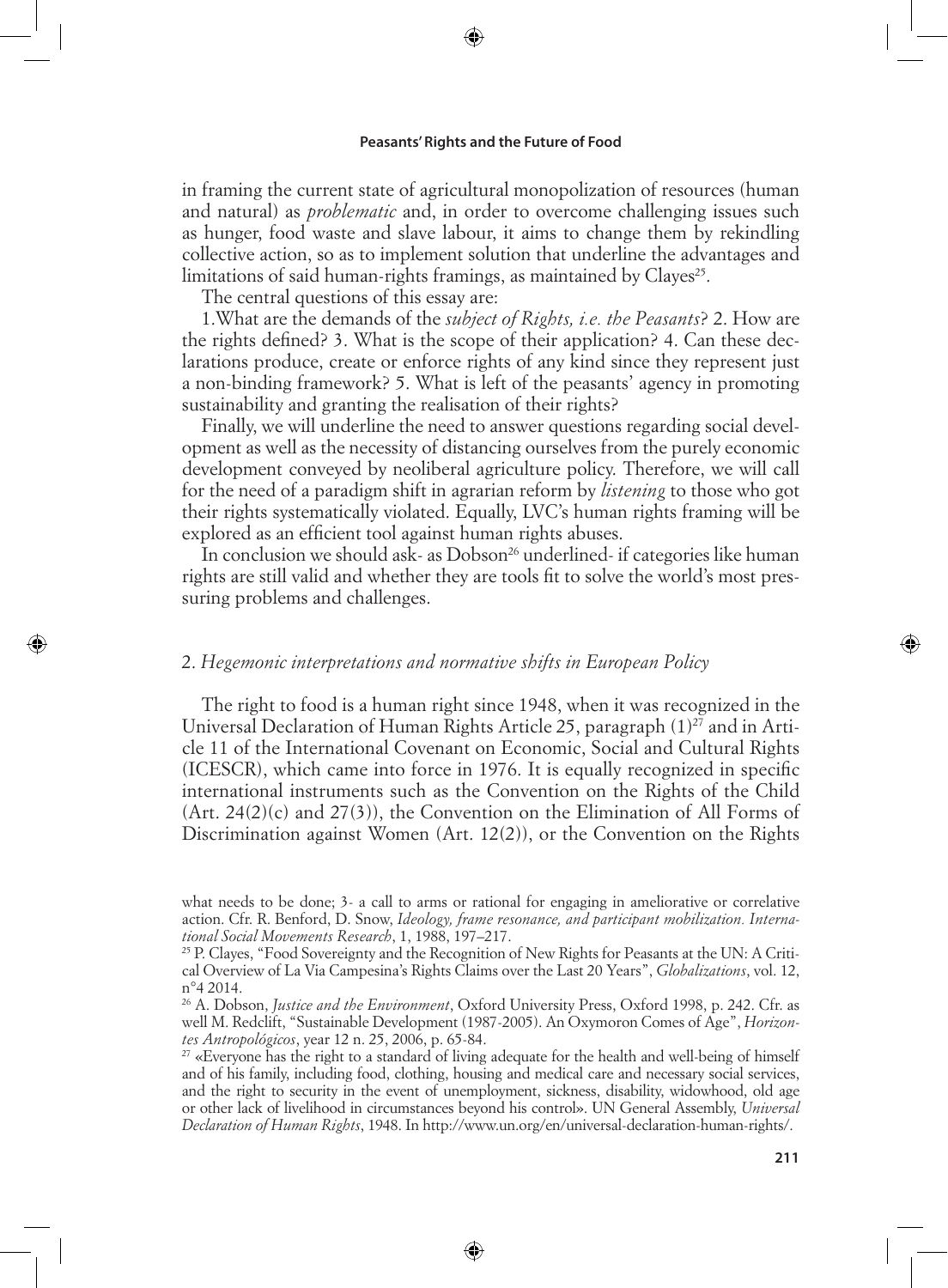⊕

of Persons with Disabilities (Art. 25(f) and 28(1))28. The right to food is also recognized in various regional instruments<sup>29</sup>.

FAO's formation in 1945 had as well a major impact in the normative developments on the future of food. As underlined by FAO already in 1945<sup>30</sup> the common welfare shall be guaranteed through a) raising the levels of nutrition and standards of living; b) securing improvements in the efficiency of the production and distribution of all food and agricultural products; c) bettering the condition of rural populations; d) contributing toward an expanding world economy and ensuring humanity's freedom from hunger.

The concept of Food security can be associated with FAO's formation and it sets an agenda carried out in a progressive realization of four different goals: food availability, access, utilization and stability $31$ .

Nonetheless the mandate to protect consumer's health, in a globalized world, foresees a normative agenda in the context of trade. This is given by The Codex Alimentarius, or *Food Code*, that is a set of standards, guidelines and codes of practice adopted by the Codex Alimentarius Commission. The Commission, also known as CAC, is the central part of the Joint FAO/WHO Food Standards Programme32 and its code is based on the *Agreement on the Application of Sanitary and Phytosanitary Measure* (SPS Agreement)33 and the *Agreement on Technical Barriers to Trade* (TBT Agreement)<sup>34</sup>.

↔

 $29$  Such as – the Additional Protocol to the American Convention on Human Rights in the Area of Economic, Social and Cultural Rights, known as the Protocol of San Salvador (1988), the African Charter on the Rights and Welfare of the Child (1990) and the Protocol to the African Charter on Human and Peoples' Rights on the Rights of Women in Africa (2003); and in numerous national constitutions. Cfr. P. Claeys, "The creation of New Rights by the Food Sovereignty Movement: The Challenge of Institutionalizing Subversion", *Sociology*, 46(5), 2012, pp. 844-860, http://journals. sagepub.com/doi/abs/10.1177/0038038512451534.

30 FAO, *Constitution of the Food and Agricultural Organization*, 1945, https://www.loc.gov/law/ help/us-treaties/bevans/m-ust000003-1288.pdf.

31 FAO, *The State of Food Security and Nutrition in the World 2018*, cit.

 $32$  In 1953, the governing body of WHO, the World Health Assembly, stated that the widening use of chemicals in food presented a new public health problem, and it was proposed that the two Organizations should conduct relevant studies. FAO and WHO convened the first joint FAO/WHO Conference on Food Additives in 1955. FAO, WHO, *Understanding Codex*, Rome 20016, http:// www.fao.org/3/a-i5667e.pdf.

<sup>33</sup> In its pursuance of harmonization, with regard to food safety, the SPS Agreement has specifically identified the standards, guidelines and recommendations established by the Codex Alimentarius Commission for food additives, veterinary drug and pesticide residues, contaminants, methods of analysis and sampling, and codes and guidelines of hygienic practice. Cfr. FAO, WHO, *Understanding Codex*, cit.

<sup>34</sup> The Agreement on Technical Barriers to Trade seeks to ensure that technical regulations and standards, including packaging, marking and labelling requirements, and analytical procedures for assessing conformity with technical regulations and standards do create unnecessary obstacles to trade. It should be noted that the TBT Agreement applies to all regulations and standards and is not specific to food. Cfr. FAO, WHO, *Understanding Codex*, cit.

⊕

<sup>28</sup> P. Clayes, *The right to food in international law*, in P. B. Thompson, D.M. Kaplan, K. Millar, L. Heldke, R. Bawden (ed.), *Encyclopedia of Food and Agricultural Ethics*, Springer, Dordrecht 2014.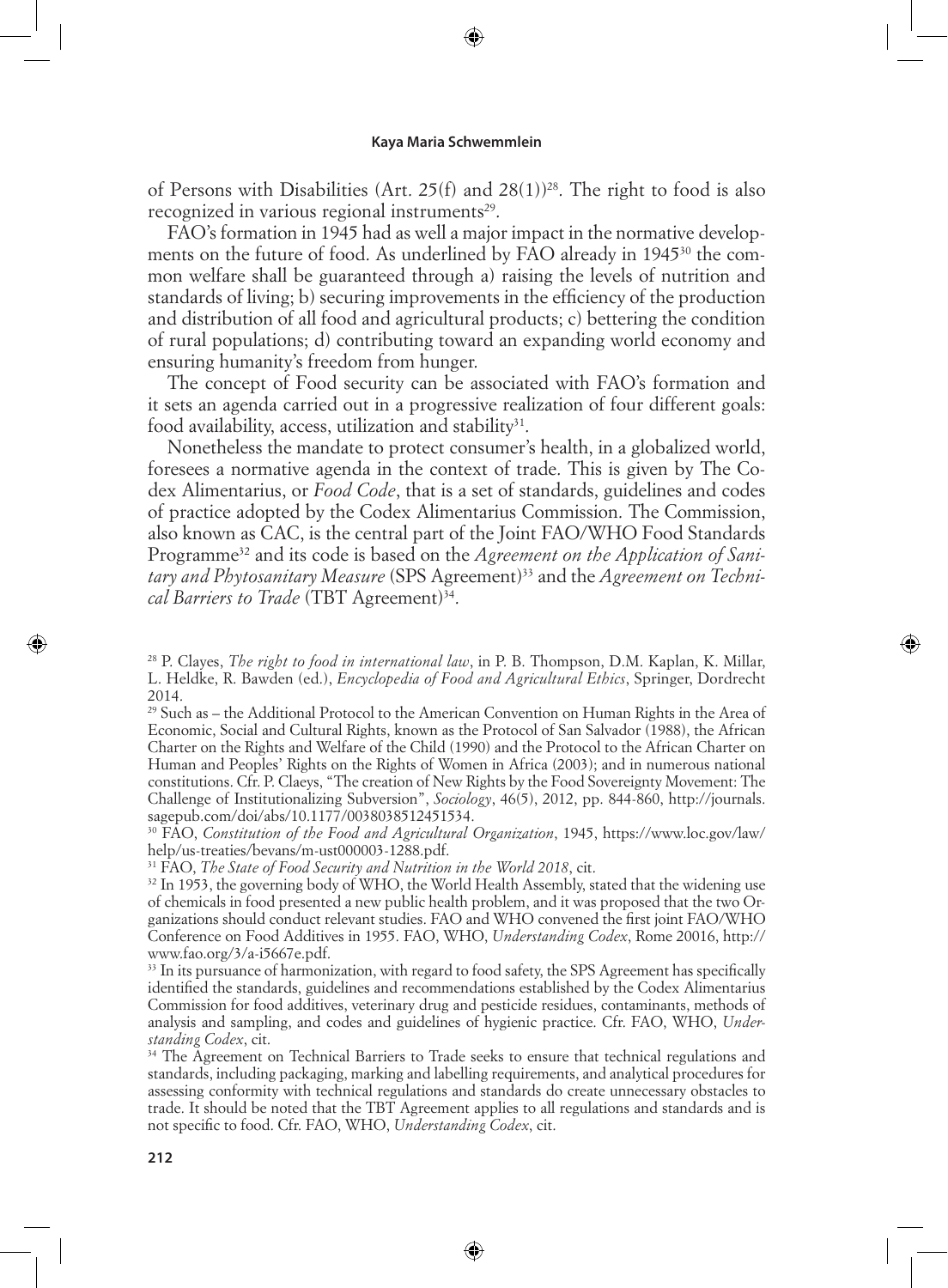⊕

In Europe, trade policy helped turn the EU from net importer to the world's top exporter of agri-food products and it has been driven by EU agricultural policies, structural change and technological progress in the agri-food sector<sup>35</sup>. A recent study conducted by the European Commission on the impact of implemented trade agreements shows that EU bilateral trade agreements contribute to increased EU exports and imports, the latter not necessarily at the expense of domestic production<sup>36</sup>.

In addition, the European CAP (Common Agricultural Policy), with close to 40% of the EU's budget devoted to it, is also one of the EU's longest standing policies. Overall, it underwent five reforms<sup>37</sup>, but with the one enforced in 2013, new general objectives were set for the CAP, namely: economic (i.e. ensuring food security through increasing competitiveness); environmental (involving the sustainable use of natural resources and the fight against climate change), and territorial (ensuring economic and social diversity in rural areas).

Agri-food products are mostly traded within the EU but exports to third countries are increasingly important, thus, the EU remains one of the largest producers of agricultural commodities worldwide, even though it has lost ground to large emerging economies like Brazil (which in 15 years increased its poultry production by more than 7 million t  $(+ 116\%)$ , beef  $+3$  million t and pork  $+1.2$ million  $t^{38}$ . This is due to European Animal Welfare laws<sup>39</sup>.

As observed, the axiological agenda in agroindustrial development can be expresses simply by the «Codex philosophy» that is «embracing harmonization, consumer protection and facilitation of international trade»40.

<sup>38</sup> Regarding meat, for example, most of the production regions outside of the EU benefit from lower costs of production than EU farms. Beef can be produced less expensively in Ukraine or South America than in any of the EU reference farms, cfr. European Commission, *Production, yields and productivity*, cit.

<sup>39</sup> This means the well-being of farm animals. European Union rules specify that animals should enjoy the following freedoms: freedom from hunger and thirst, freedom from discomfort, freedom from pain, injury and disease, freedom to express normal behaviour and freedom from fear and distress. Other things being equal, the fact that farmers are obliged to respect these standards when rearing animals means that the cost of producing milk, meat and other animal products in the European Union is higher than in countries where such standards do not apply, in European Commission Agricultural and Rural Development, *Glossary*, 2015.

⊕

40 FAO, WHO, *Understanding Codex*, cit.

⊕

<sup>&</sup>lt;sup>35</sup> DG Agriculture and Rural Development, Unit Farm Economics for European Commission, *Production, yields and productivity*, 2018, https://ec.europa.eu/agriculture/sites/agriculture/files/ statistics/facts-figures/production-yields-productivity.pdf.

<sup>36</sup> Copenhagen Economics for European Commission, *Study on the impact of EU agriculture and agricultural trade of EU concluded bilateral trade agreements*, 2016, https://ec.europa.eu/agriculture/ external-studies/2016-bilateral-trade-agreements\_en.

<sup>37</sup> The most recent were in 2003 (mid-term review), in 2009 (the "Health Check"), and in 2013 for the 2014-2020 period. Each change has, however, added new dimensions to the policy. Cfr. J. McEldowney, 2017, *Current priorities and challenges in EU agricultural policy*, European Parliamentary Research Service, Members' Research Service, http://www.europarl.europa.eu/RegData/ etudes/BRIE/2017/607262/EPRS\_BRI(2017)607262\_EN.pdf.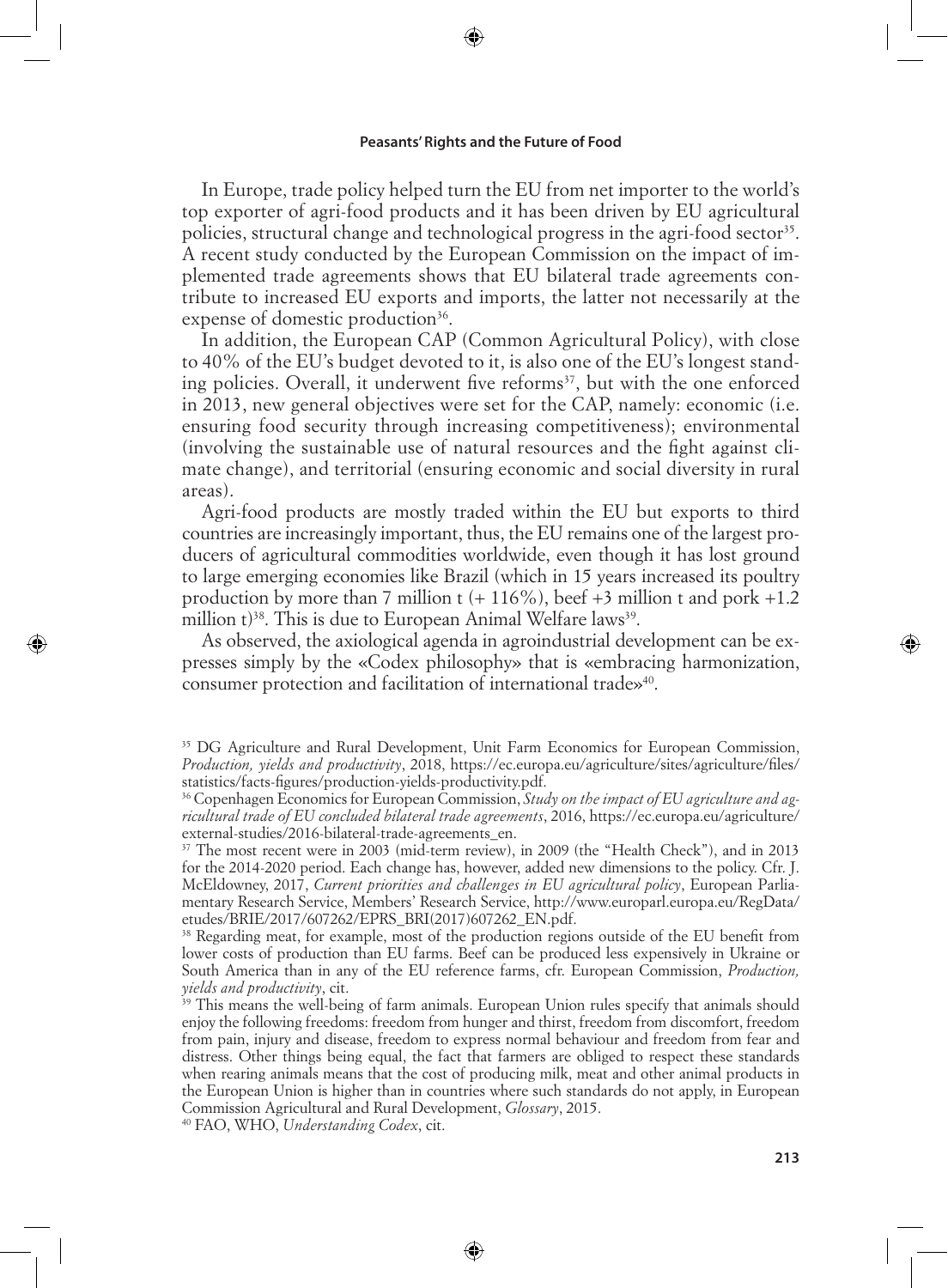⊕

Limitations to the concretization of food security and agriculture sustainability are «conflict, climate and economic slowdowns»<sup>41</sup>; shifting food patterns that promote an intensification of livestock production<sup>42</sup>; or climate change and land take, i.e. the conversion of land to, for example, settlements and infrastructure<sup>43</sup>.

3. *Mapping the limitations and the need to put-forth an ecosocial transition trough human right framing: the case of peasant rights and LVC* 

The development in the agricultural sector has made considerable shifts, mostly by designing agricultural policies that favour monopolization of land and resources. As underlined by international social movements, about 80% of farm aid goes to about 20% of EU farmers – those with the largest holdings. In 2011, the top 1.5% farms captured 1/3 of CAP subsidies. In 2011, Western Europe with 44% of the farms received 80% of CAP subsidies. Eastern Europe with 56% of European farms received only 20%44.

As Rosset's analysis points out<sup>45</sup>, with the unfolding the crisis of 2008, a clear failure of the international framework of human rights and the specific Mechanisms of the Human Right Council was underlined. Otherwise, how explain that the top CAP beneficiaries in 2009 were FrieslandCampina<sup>46</sup> (Netherland), Arla Foods<sup>47</sup> (Denmark), Tate & Lyle<sup>48</sup> or Nestle UK<sup>49</sup>?

Part of the peasants' conceptualization of sustainable development is found in the (re)gaining control, autonomy and self-determination over their means of ⇔

46 Offices in 34 countries and with annual revenue of 12.1 billion euros, FrieslandCampina is one of the world's largest dairy companies. https://www.frieslandcampina.com/en/organisation/who-we-are/ 47 Result of a early merger in 2000; in 2016 it had a revenue of 9.6 billion\$. http://docs.arla.com/ annual-report/2016/EN/?page=4

48 Having an 8% increase in Food & Beverage Solutions profit to £137m, with good volume and New Products momentum; 5% increase in Sucralose profit to £55m and a 30% increase in Primary Products profit to £166m, 11% profit growth in main business; and a Commodities +£24m (https://www.tateandlyle.com/news/tate-lyle-plc-statement-full-year-results). Part of the Target is «US\$100 million of productivity savings over the next four years», https:// www.tateandlyle.com/sites/default/files/2018-06/Annual%20Report%202018%20-%20interactive%20FINAL\_1.pdf.

49 Nestlé, in general, is present in 189 countries around the world and includes more than 2000 brands. It factured 89.8 billion CHF in group sales in 2017. https://www.nestle.com/asset-library/ documents/library/documents/annual\_reports/2017-annual-review-en.pdf.

⊕

<sup>41</sup> FAO, *The State of Food Security and Nutrition in the World 2018*, cit., p. 38.

<sup>42</sup> FAO, *The State of Food and Agriculture, 2003-2004*, p. 168.

<sup>43</sup> European Environment Agency (EEA), *Agriculture*, 2017, https://www.eea.europa.eu/themes/ agriculture/intro#tab-news-and-articles.

<sup>44</sup> The Transnational Institute (TNI), *The State of Land in Europe*, 2014, https://www.tni.org/en/ article/state-land-europe.

<sup>45</sup> P. Rosset, "Food Sovereignty and the contemporary food crises", *Society for International Development*, 51(4), 2008, pp. 460–463.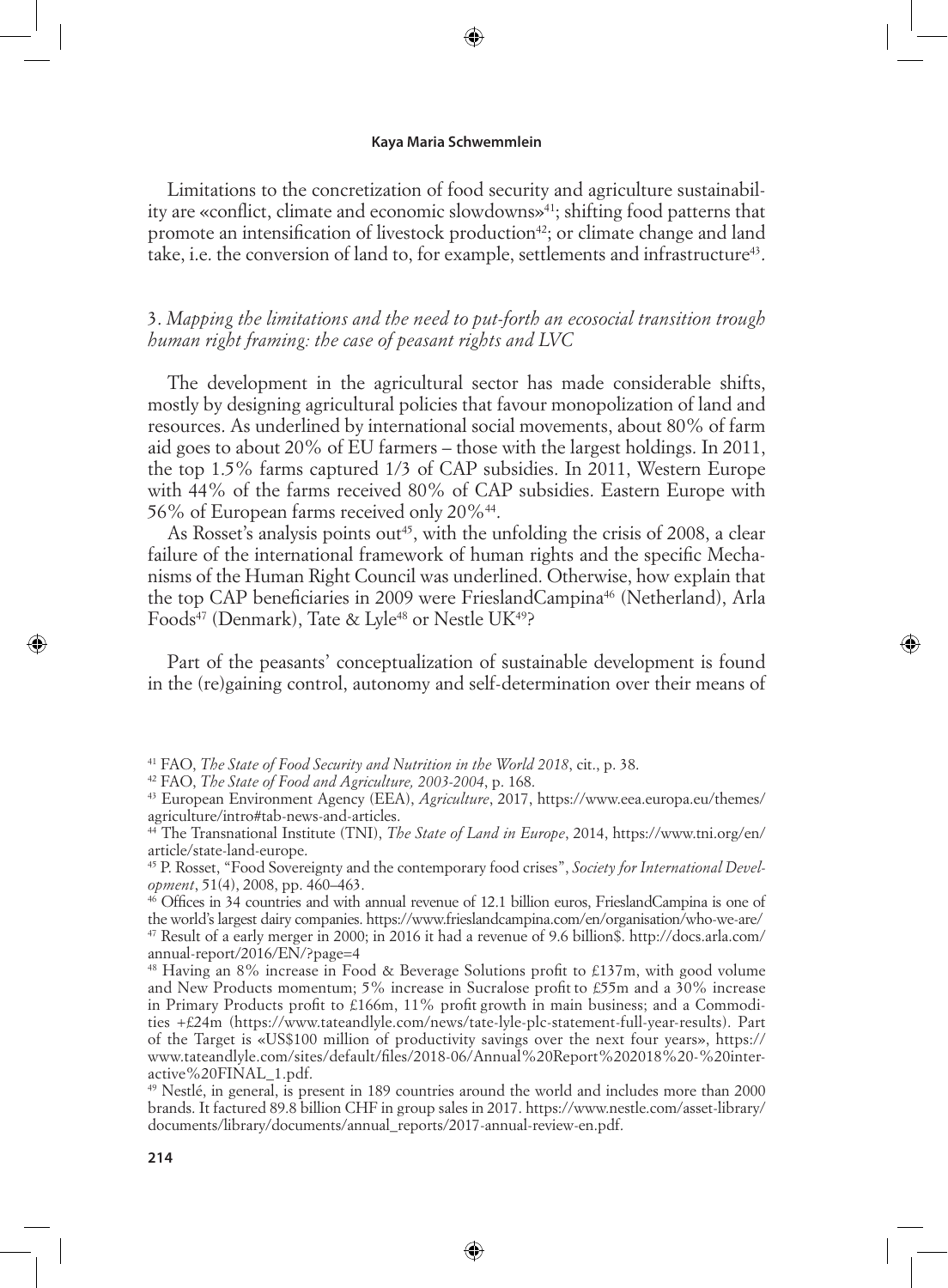⊕

life. Therefore, peasants' struggle is just one dimension of the general struggle for emancipation – one dimension of the struggle for all rights, in general.

The institutionalization of peasants' rights has been a long process<sup>50</sup>. For the purpose of this study, the normative agenda proposed by LVC will be largely based on the 2008 Maputo Declaration<sup>51</sup>. In this sense, the normative agenda is based upon five action priorities:

1) To strengthen La Via Campesina as an international movement of peasants and small producers for a greater representation;

2) To build an alternative model of rural development;

3) To define strategies and common action plans;

4) To analyse the international situation through the frame of the peasants' struggle;

5) To analyse the impact of trade agreements, of the issue of biodiversity and seeds, of agrofuels, of climate changes and of the models for production on Food Sovereignty<sup>52</sup>.

In order to expose the links between the dynamics of the agricultural sector and the current social, economic and environmental risks, LVC has been underlining the need to defend small-scale sustainable agriculture and an agrarian reform based on social mobilization, thus acknowledging the failures and limits of the dominant framework focused on three historical processes: industrial capitalism, the green revolution, and financial processes in agriculture; likewise LVC emphasizes the necessity to reject the economic and political conditions that are behind unsustainable dynamics, as binding trade agreements, which are seen as the main cause of poverty in rural farmers, leading to the degradation of natural resources and the accumulation of capital by transnational corporations; finally, the organizations stresses the urgency of (actively) defining new rights at UN-Level, as a process of revendication of human rights and dignity<sup>53</sup>.

It can be argued that the need to redefine our current legal instruments arises in large part from the continued expansion of the role of transnational corporations in the reproduction of unsustainable policies that systematically lead towards environmental, social and economic inequalities: hence the need to strengthen States' regulatory power, including fulfilling extra-territorial obligations, in matters related to regulate, manage and apply sanctions to those, pertaining whether to the public or private sector, who violate human rights.

⊕

<sup>50</sup> For a detailed analysis, see Annex 1 in the Appendix.

<sup>51</sup> International Conference of La Via Campesina, Maputo, Mozambique, October 19-22, 2008, *Food Sovereignty now! Unity and struggle of the people!*

<sup>52</sup> Via Campesina launched the idea of *Food Sovereignty* at the World Food Summit in 1996. This idea has now grown into a global people's movement carried by a large diversity of social sectors. In general, Food sovereignty is the right of peoples to healthy and culturally appropriate food produced through sustainable methods and their right to define their own food and agriculture systems. It develops a model of small-scale sustainable production benefiting communities and their environment, cfr. LVC, *Declaration of Rights of Peasants Women and Men*, cit.

<sup>53</sup> Cfr. N. Silva (interview), in K.M. Schwemmlein, *Serviço social, desenvolvimento sustentável e soberania alimentar*, 2017, https://repositorio.iscte-iul.pt/handle/10071/15386, pp. 51-52.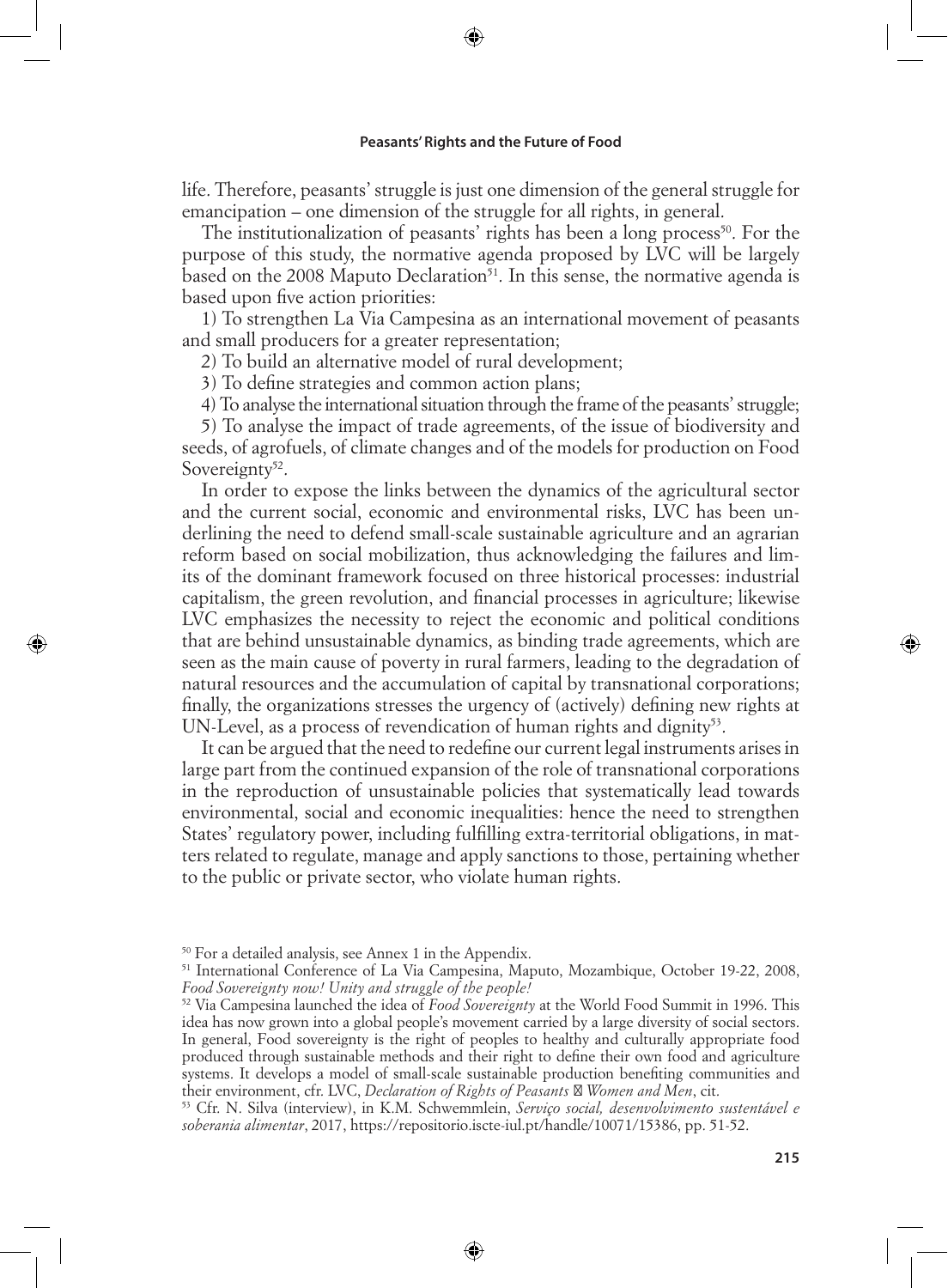⊕

The agrarian reform La Via Campesina has been advocating for is built on Food Sovereignty: according to this concept, food is always seen first and foremost as a basic human right. Secondly, it implies the right to produce food for local consumption based on *traditional* instruments<sup>54</sup>.

LVC considers the creation of new rights as a necessity since UN's international human rights framework (which includes thematic mechanisms of the Human Rights Council, such as the right to food, water, health and housing, or the right of indigenous peoples, women and non-discrimination) is seen as unsatis $factors<sup>55</sup>$ . As Clayes pointed out<sup>56</sup>, human rights occupy an essential place in most LVC declarations and problematizations, i.e, at a local level, such as struggles over seeds, land, and natural resources, or at an international level, concerning struggles over trade and investment in food and agriculture.

The axiological agenda set by the analysis of LVC is laid out in the Bangalore Declaration, 2000<sup>57</sup>, where it is stated that

food is a key part of culture, and the neoliberal agenda is destroying the very basis of our lives and cultures. We do not accept the hunger and displacement. We demand food sovereignty, which means the right to produce our own food: The Via Campesina is on the frontlines of the struggle against the privatization of natural resources. This is a peasant struggle for all of humankind.

Hence, the peasants' rights ought to be connected to

new relationships between human beings and nature based on solidarity, cooperation and complementarity. At the heart of our struggle is an ethic of life. La Vía Campesina is committed to giving visibility to all of the local struggles around the world, ensuring that these are understood from international perspectives and integrated into a global movement for food sovereignty, social change and self-determination for the peoples of the world. We call on our organisations, allies, friends, and all those committed to a better future to reject the "green economy" and build food sovereignty.<sup>58</sup>

For conceptual clarity, the main prepositions and assumptions of LVC contrahegemonic perspective can be summarized in the following eight points. These points are at the same time the stances and assumptions that the organisation is try-

<sup>58</sup> *The Jakarta Call. Call of the VI Conference of La Via Campesina*, 2013, https://viacampesina.org/ en/index.php/our-conferences-mainmenu-28/6-jakarta-2013/resolutions-and-declarations.

⊕

<sup>54</sup> A. A. Desmarais, P. Nicholson, *La Via Campesina: An Historical and Political Analysis*, in *La Via Campesina's Open Book: Celebrating 20 Years of Struggle and Hope*, 2016, https://viacampesina. org/en/publications-mainmenu-30/1409-la-via-campesina-s-open-bookcelebrating-20-years-ofstruggle-and-hope, p. 4.

<sup>55</sup> LVC, *Declaration of Rights of Peasants Women and Men*, cit., p. 3.

<sup>56</sup> P. Clayes, "Food Sovereignty and the Recognition of New Rights for Peasants at the UN", *op. cit.* <sup>57</sup> *Bangalore Declaration of The Via Campesina*, 3rd International Assembly, https://viacampesina. org/en/index.php/our-conferences-mainmenu-28/3-bangalore-2000-mainmenu-55/420-bangalore-declaration-of-the-via-campesina.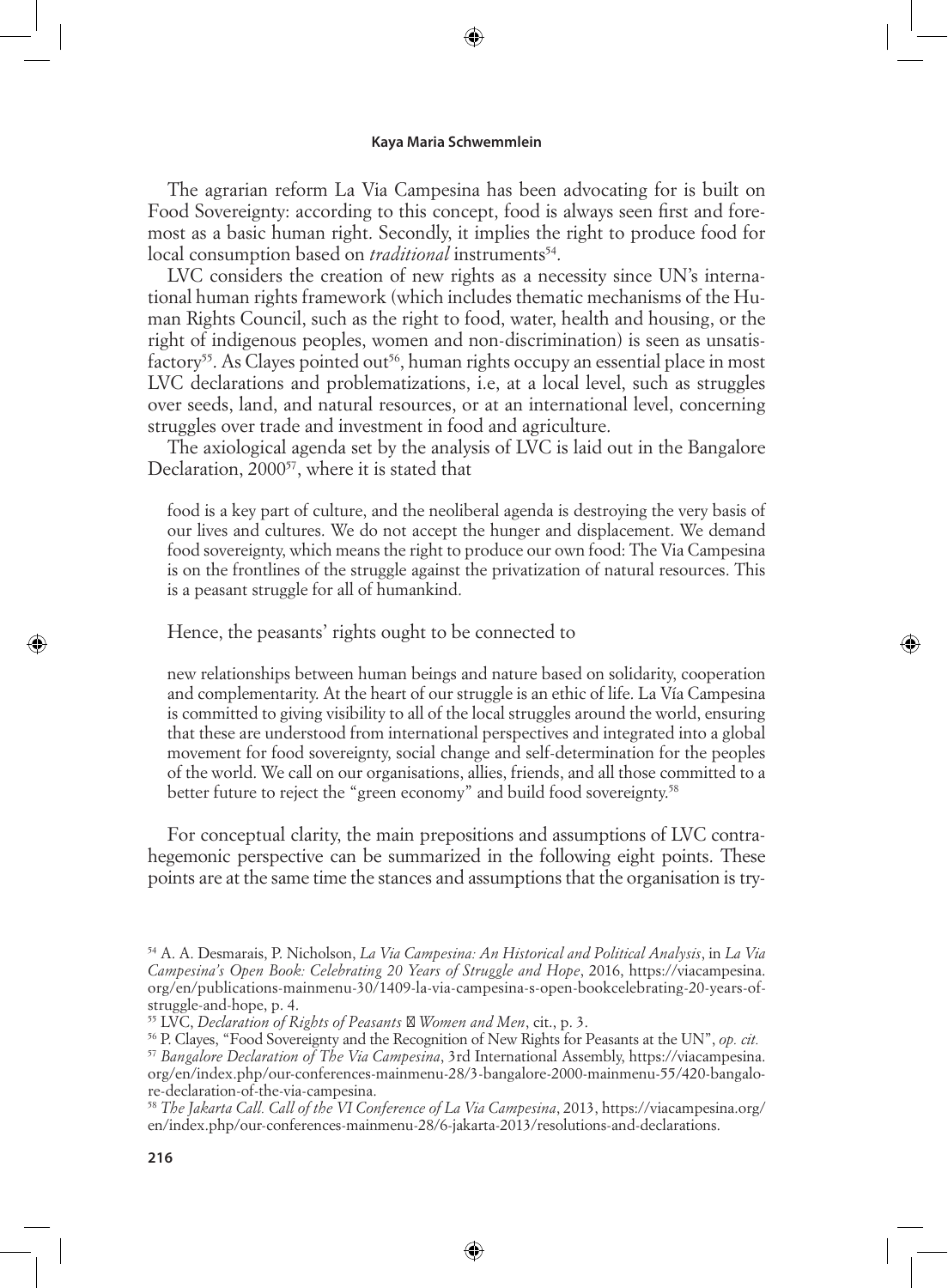⊕

ing to institutionalize trough *Human Right Framing*, «that serves the purposes of diagnosing certain situations as problematic, offering solutions and calling to action»59.

1. Peasants' profoundly transhistorical connection to the earth;

2. The struggle for right to control and decide the future of genetic resources and the right to define the legal framework of ownership of those resources;

3. Considering collective rights as a different legal framework from those of private property and intellectual property;

4. The right to decide in defining, formulating and executing policies and programs related to natural resources.

5. The right to appropriate technology, and the right to participate in, designing it and to carry out research programs.

6. The right to define the control and use of benefits derived from the use, preservation and management of the resources.

7. The right to use, choose, store and freely exchange genetic resources.

8. The right to develop models of sustainable agriculture which protect biodiversity, and to influence policies which promote them.

The rights defined in 2009 by LVC can be seen in the Appendix (Annex 2).

We can state that the process of institutionalization of rights represents the peasants' collective effort to expose the systematic discrimination that they suffer, putting an emphasis on the fact that the «small-scale agriculture, fishing, livestock rearing can contribute to mitigate the climate crises and to secure a sustainable food production for all»<sup>60</sup>.

⊕

## 4. *The main implication of institutionalization of the struggle for resources, land, income, justice trough human rights: Peasant rights and the Translation by the UN*

LVC can be said to have been effectively engaged in the creation of new human rights since the recognition of the peasants' rights before the Third Committee (Social, Humanitarian and Cultural) of the UN General Assembly61 in October 2018.

From a contra-hegemonic perspective this process was pivotal in order to relate food policies to geopolitical issues<sup>62</sup> and stress that much of the world hunger can be associated with a) failure of the global corporate food system and agrarian policy conveyed by capitalist and export interests and b) States failure to regulate

⊕

<sup>59</sup> P. Clayes, *From Food Sovereignty to Peasants' Rights: An Overview of Via Campesina's Struggle for New Human Rights*, in *La Via Campesina's Open Book: Celebrating 20 Years of Struggle and Hope*, Via Campesina, Harare 2013, https://viacampesina.org/en/wp-content/uploads/sites/2/2013/05/ EN-02.pdf, p. 2.

<sup>60</sup> LVC, *Declaration of Rights of Peasants Women and Men*, cit., Introduction.

 $61$  With 119 votes in favour, 7 votes against and 49 abstentions, resolution A/C.3/73/L.30 was accepted.

<sup>62</sup> L. Jarosz, "Comparing food security and food sovereignty discourses", *Dialogues in Human Geography*, 4 (2), 2014, pp. 168-181, http://journals.sagepub.com/doi/abs/10.1177/2043820614537161.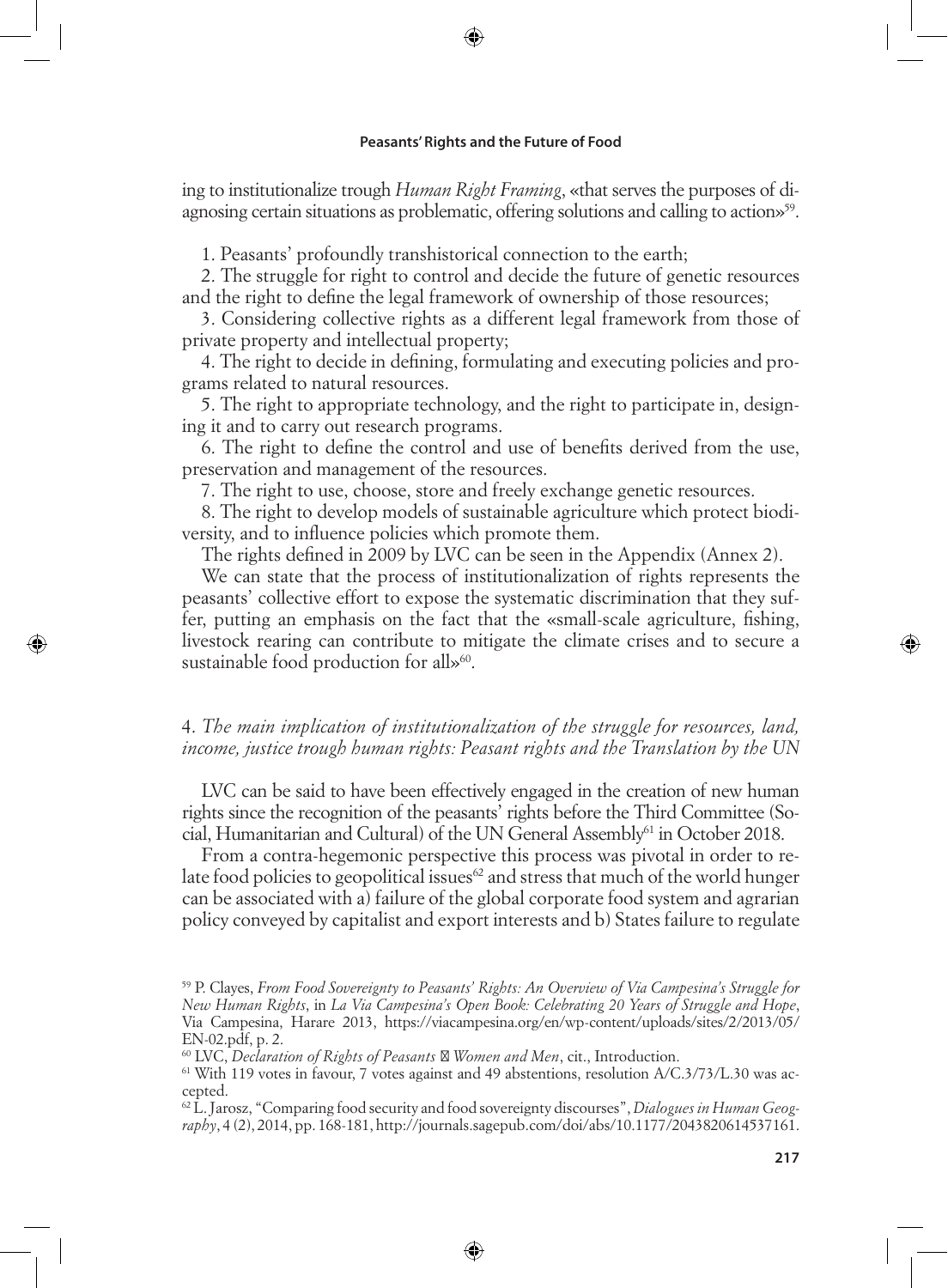⊕

Transnational Companies (TNCs), c) continuous land and water grabbing<sup>63</sup>. According to what we discussed until now, can the institutionalized peasants' rights put forth the eco-social transition demanded by the small-scale farmers? Can Food Sovereignty complement the agro-industrial model of food production and consumption? And finally, are peasants' rights creating new pathways for climate change mitigation?

In order to answer those questions, we will analyse the main axiological $64$ , normative $^{65}$  and discursive $^{66}$  shifts that were identified along the process of institutionalization. This will be done by drawing upon LVC's Declaration in 2009, insofar it can be considered as the first attempt at an institutionalized, collective effort; the OEIWG resolution A/HRC/WG.15/5/2, as an intermediary state and result of a process of dialog between experts and country representatives at UN level; and UN's final accepted resolution, A/C.3/73/L.30.

By this comparison, we will underline some throwbacks in the intended emancipatory effect of the rights, such as limitations in scope and in States responsibility. This is outlined in three dimensions: Micro, Meso e Macro.

## 4.1 *Micro: Impossibilities of representations of the contra-hegemonic (collective) identity*

In the Introduction of the 2009 Declaration, LVC stated that «the security of the population depends on the well-being of the peasant and sustainable agriculture. To protect human life, it is important to respect, protect and fulfil the rights of the peasants». Nonetheless, human right framing, as appointed by Claeys, 2014, can pose several challenges to the ONGs.

⇔

In LVC's case, in the early Declaration, it was possible to trace a «collective identity» throughout some articles, as in the right to land and territory (2008, A.IV, §1), when it stated that «Peasants (women and men) have the right to own land, collectively or individually, for their housing and farming». Nonetheless, in the institutionalization process, it was underlined that the collective character could not be carried out, since human rights are strongly rooted in the western, liberal and individualistic perspectives $67$ . This appears clearly in the following discursive shifts: the right to water (Article 21, OEIWG) was only guaranteed as

<sup>63</sup> That is, the purchase and/or rental of vacant land by powerful transnational actors or national economic actors.

⊕

<sup>64</sup> Intended as a shift in values, ethics and morals.

<sup>65</sup> Intended as a shift in legal norms, standards and State responsibility.

<sup>66</sup> Intended as a shift in the lexis, in terms of different terminology.

<sup>67</sup> See J. Donnelly, "Human Rights and Human Dignity: An Analytic critique of non-western conceptions of human rights", *The American Political Science Review*, 76(2), 1982, pp. 303-316; S. Engle Merry, *Changing Rights, Changing Culture*, in J.K. Cowan, M.-B. Dembour, R.A. Wilson (ed.), *Culture and Rights: Anthropological Perspectives*, Cambridge University Press, New York 1997; B. Rajagopal, *International Law From Below: Development, Social Movements, and Third World Resistance*, Cambridge University Press, New York 2003.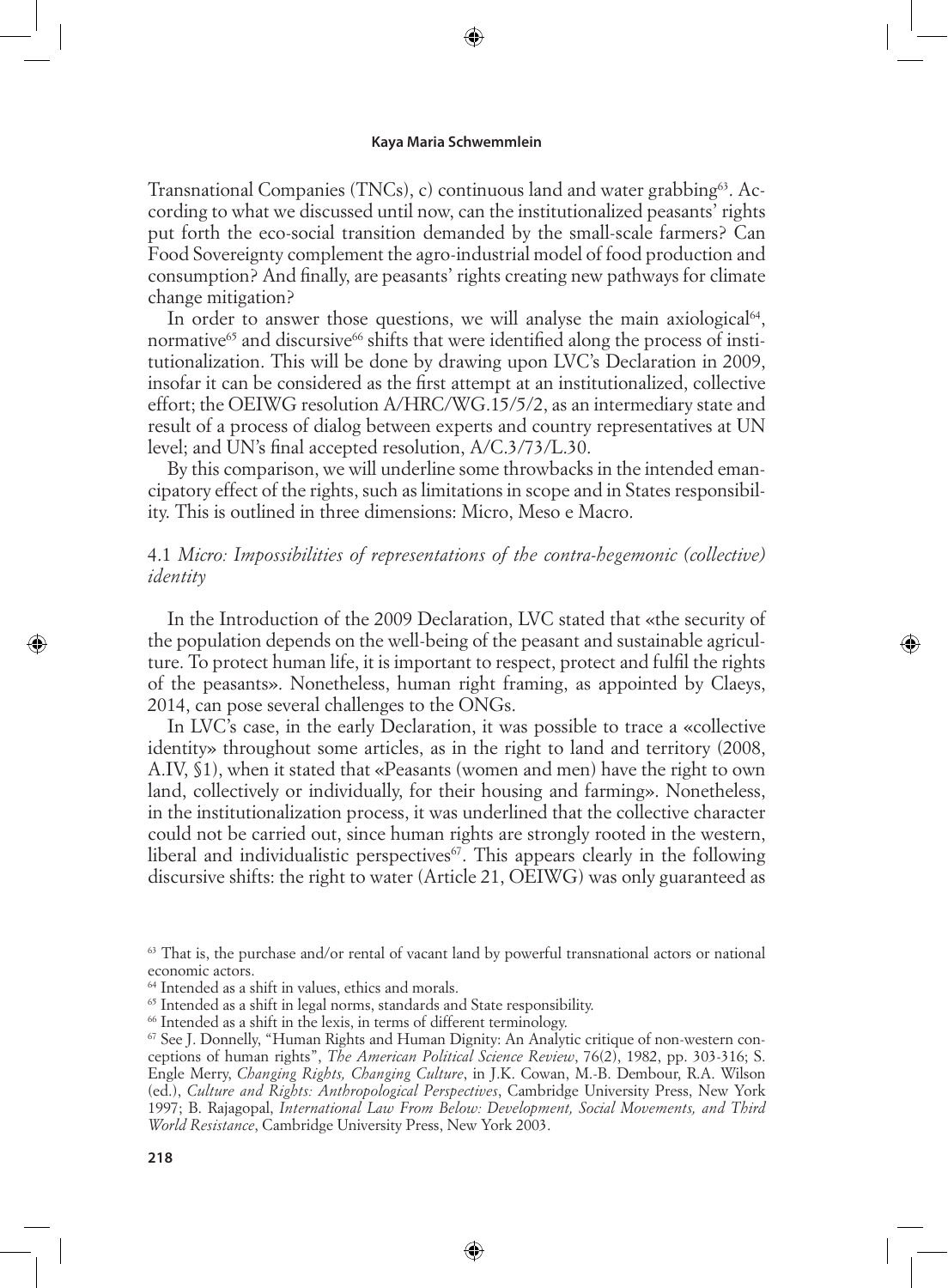⊕

the right to water «for personal use or domestic use» or «drinking water», undermining the collective dimension of this right and its pivotal functions for environment and ecosystems. Or in Article 4 (§2.h), that defined the peasants' rights, the notion of «control over land and natural resources» (A/HRC/WG.15/5/2) was translated into «management of».

Furthermore, it is important to underline that the subject of the final resolution, «any person who engages (…) in small-scale agricultural production […]»  $(A.1, $1)$  and all types of related activities<sup>68</sup>, excludes all migrant workers without a «legal status», i.e., refugees and stateless persons, as defined in previous versions $\mathcal{P}$ , since it only guarantees rights to all migrant workers, «independently of their "migratory status"» – and it is very important to underline the practical difference: the UN Convention on the Rights of Migrants defines a migrant worker as a «person who is to be engaged, is engaged or has been engaged in a remunerated activity in a State of which he or she is not a national»<sup>70</sup>. This definition indicates that the term *migrant* does not refer to «refugees and stateless persons», as evidenced in the first versions. The same shift occurred in Article 22, regarding social security.

### 4.2 *Meso: Impossibilities of regional and community agrarian practice shifts*

↔

Action at the community level and construction of sustainable agrarian practices, that respect local systems, are a big component of LVC action plan. However, the qualitative community-based development demanded by LVC lost some of its scope through the process of institutionalization and paved the way for the *access* framework: by recognizing solely the *access* as «freedom or ability to obtain or make use of something  $\mathcal{P}^{1}$ , multiples Articles lost much of the legal base. This can be seen throughout the comparative study of the two last Declarations, in Article 5- right to natural resources; Article 15- right to adequate food; Article 17- right to land and other natural resources; Article 18. right to a safe, clean and healthy environment; Article 19- right to seeds.

In the same way, most of the rights developed for small-scale producers were transformed into State responsibilities, as visible in the elimination of the conceptual division between producers of food (industry vs small-scale) concerning market-related issues, systems of evaluation and certification, in Article 11 (§3)<sup>72</sup>.

⊕

<sup>68</sup> «Artisanal or small-scale agriculture, the raising of livestock, pastoralism, fishing, forestry, hunting or gathering, and handicrafts» (§2); «indigenous peoples working on the land, transhumant, nomadic and semi-nomadic communities, and the landless» (§3); «hired workers, including all migrant workers, regardless of their legal status, and seasonal workers» (§4, OEIWG).  $^{69}$  Defined by (A.1,  $\tilde{S}4$ ), present until A/HRC/WG.15/5/2.

<sup>70</sup> UN, *Convention on the Rights of Migrants*, 1990, Article 2 https://www.ohchr.org/en/professionalinterest/pages/cmw.aspx

<sup>71</sup> Definition of access. In https://www.merriam-webster.com/dictionary/access

<sup>72</sup> In the OEIWG: «Peasants and other people working in rural areas have the right to a fair, impartial and appropriate system of evaluation and certification of the quality of their products at the local, nation and international levels, and to participate in its formulation». In comparison, UN 1990: «States shall take appropriate measures to promote the access of peasants and other people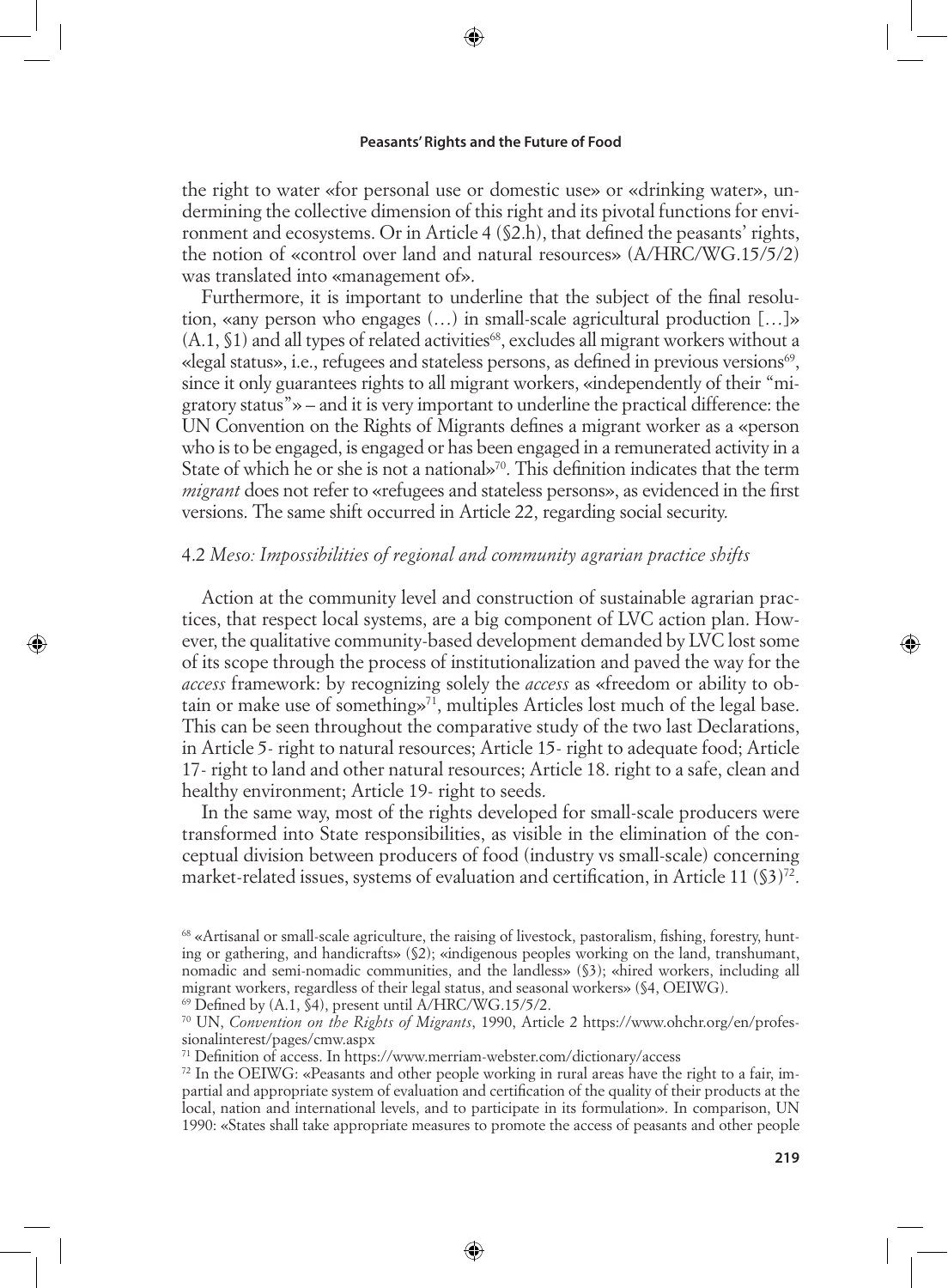⊕

As such, this paragraph has the potential to become an instrument to exclude (even more) small-scale farmers from the market.

It is possible to identify yet another normative shift entailed in the deletion of the paragraph 4, Article 24, that stipulated States responsibility in case of a forced or unlawful eviction<sup>73</sup>.

In this regard, the violations of the peasants rights defined by LVC included the problematization of: land grabs, neglection of the farm sector, monocultures for agrofuels, transnational capital, food for speculation or export purposes, criminalization of the peasant struggle, the implementation of neoliberal policies promoted by the World Trade Organization (WTO) and Free Trade Agreements (FTA), the International Monetary Fund (IMF) implementation of the SAP, GMOs, the introduction of growth hormones or biopiracy<sup>74</sup>. Nonetheless almost none was considered.

As Kneen puts it<sup>75</sup>, the replacement of responsibilities by rights may undermine social solidarity, appreciation of the public good, and communal identity. Here it was found that even the emancipation power of social mobilization and the construction of a community identity was not guaranteed by an important normative shift found in Article 8, that expressed «freedom of thought, opinion and expression» and it can be considered as underlining basic human rights such as freedom of «[…] thought, belief, conscience, religion, opinion, expression and peaceful assembly». Important, in the light of the ongoing criminalisation of peasant struggles for their right and dignity<sup> $76$ </sup>, was the fact that these freedoms were extended to include the ability to express their opinion trough «claims, petitions and mobilizations» and to be free to «participate in peaceful activities against violations of human rights and fundamental freedoms» (§1,2). Nonetheless, in the final accepted UN Version, only the right to express claims «either orally, in writing or in print, in the form of art, or through any other media of their choice» was guaranteed.

The active participation was equally denied in Article 10 by not guaranteeing peasants the right in participating in the formulation and assessment of policies, programs and projects that may affect their lives, land and livelihoods (§1).

Moreover, the concept expressed in Article 14 reframed LVC's idea of «rejecting» the agro-industrial model of production by guaranteeing the right to safety

74 LVC, *Declaration of Rights of Peasants Women and Men*, cit.

75 B. Kneen, *The Tyranny of Rights*, The Ram's Horn, Ottawa 2009. Cfr as well P. Clayes, "Food Sovereignty and the Recognition of New Rights for Peasants at the UN", *op. cit.*

76 P. Clayes, "Food Sovereignty and the Recognition of New Rights for Peasants at the UN", *op. cit.*

⊕

working in rural areas to a fair, impartial and appropriate system of evaluation and certification of the quality of their products at the local, national and international levels, and to promote their participation in its formulation».

 $\frac{7}{2}$  «In cases of eviction, States shall guarantee the right to resettlement of peasants and other people working in rural areas, in accordance with existing international human rights standards. This includes the right to alternative housing that satisfies the criteria for adequacy, namely, accessibility, affordability, habitability, security of tenure, cultural adequacy, suitability of location, and access to such essential rights as those to health, education and water» (§4).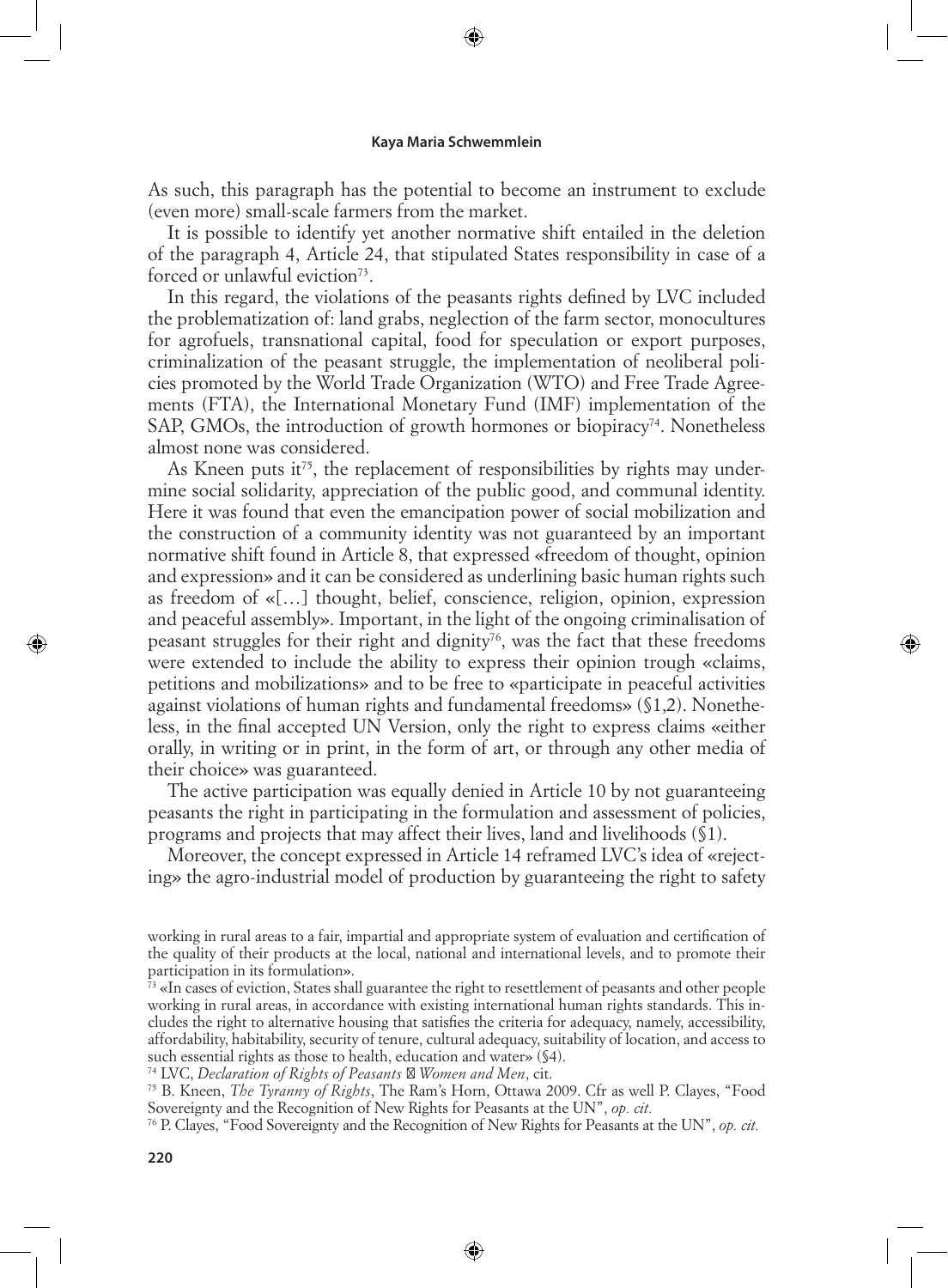⊕

and health at work i.e., «[…] the right not to use or to be exposed to hazardous substances or toxic chemicals, including agrochemicals or agricultural or industrial pollutants».

## 4.3 *Macro: Impossibilities of a distributive agrarian reform and conquest of new political intentions*

As stated in the Declaration of 2009, peasants have «[…] the right to be free from hunger through the genuine agrarian reform», nonetheless, *Redistributive agrarian reforms* was a concept not accepted in Article 17, since it can determine State performance and responsibility. Indeed, as Rosset<sup>77</sup> points out, global structural injustices, such as hunger, derive principally from factors such as:

1. Culminative effects of three decades of neoliberalism (privatization, liberalisation, deregulation and cuts in public spending);

2. Lack of local production; favouring big agri-food businesses in the distribution of subsidies;

3. Raising dependency on the global food market and increased market volatility;

4. Divergent food consumption patterns (more meat and milk);

5. Agrofuels and financial speculation.

↔

All the factors mentioned above are driven by political intentions and represent a set of policies options, that have led to peasants' inability to conserve and protect the environment, thus maintaining the productive capacities of lands and resources.

Additionally, by framing the access to justice, violations of human rights and deprivation of land and natural resources in Article 12, under the notion of «*arbitrarily*», the concept is seen as not being able to cover the real problems of peasants, ignoring the difficulties that peasants face when they try to access justice, therefore resulting in a potential nullification of the efforts made. The same is done in Article 17 and 24, by introducing, beside the term *arbitrary*, the term *unlawfully*78.

The same could be said to have happened at an axiological level: food sovereignty lost much of its scope in the formulation of the Article 15, since the framework of *right to adequate food*, *food security* and the *right to produce food* were preferred as established State goals. Only in paragraph 4 is affirmed that peasants «have the right to determine their own food and agriculture systems, recognized by many States and regions as the right to food sovereignty». State responsibility is to ensure *access* and fulfilment of *needs*.

After an analysis of the main shifts associated with the process of institutionalization, we can affirm that much of the scope was lost by a) discursive changes

<sup>77</sup> P. Rosset, "Food Sovereignty and the contemporary food crises", *op. cit.*

<sup>&</sup>lt;sup>78</sup> This word is frequently used in indictments in the description of the offence; it is necessary when the crime did not exist at common law, and when a statute, in describing an offence which it creates, uses the word. Thus, it should not be confused with illegal. IN https://legal-dictionary. thefreedictionary.com/unlawfully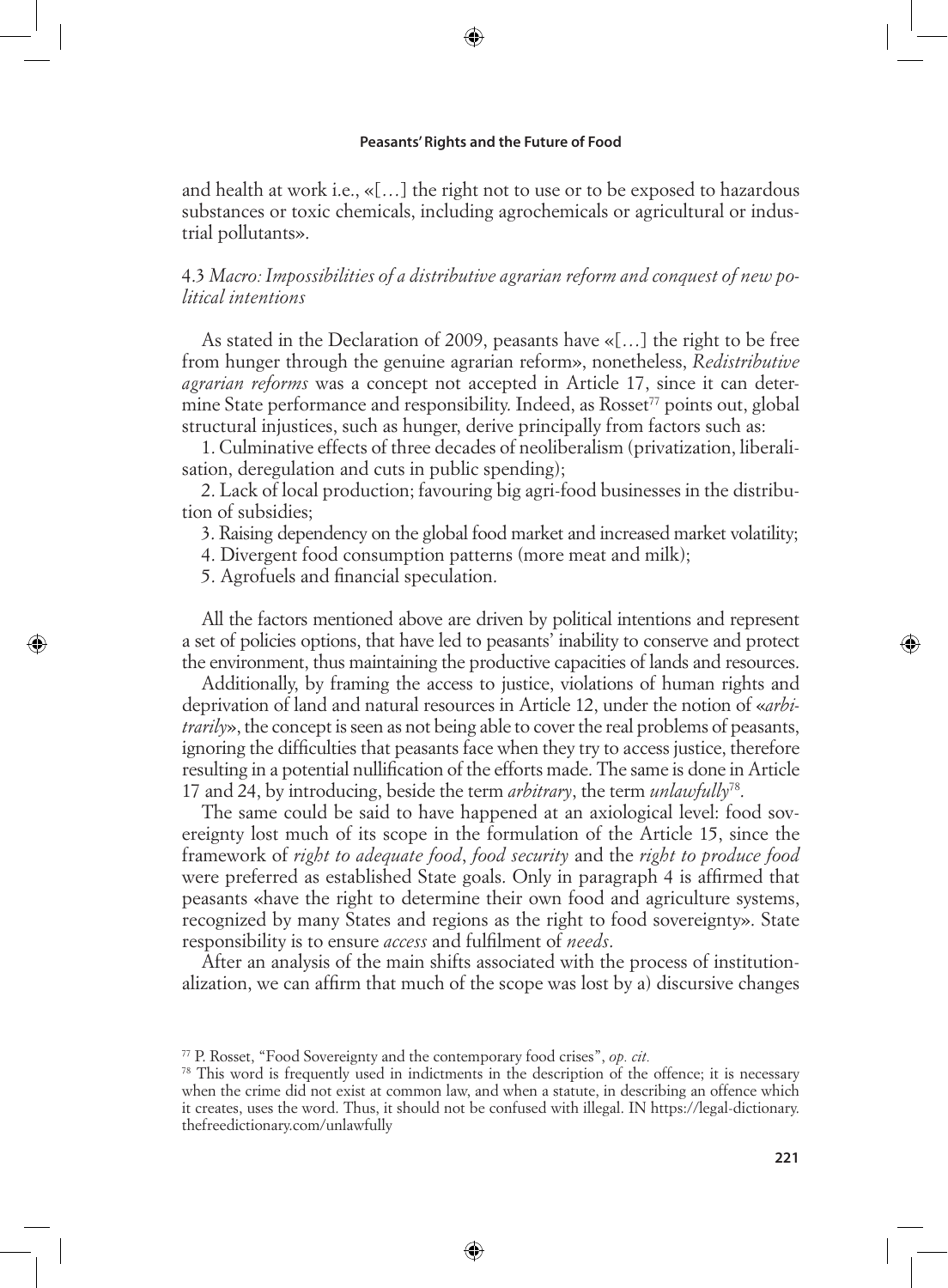⊕

(such as limiting the application of this declaration to a subject that has been legally employed, not foreseeing legal protection for all peasants; insisting on the individualistic *access* framework; eliminating concepts such as «control over» or overlooking the substantial difference between a small scale farmer and the industry model of agriculture); b) normative differences (such as guaranteeing flexibility to State responsibility by eliminating the notions of *redistributive* agrarian reforms and *rejection* of the agro-industrial model; or by establishing a framework of *management of*); c) axiological turn through the preference of the framework of *adequate food* to food sovereignty.

### 5. *Conclusion*

⊕

This essay explored the futures of food under two different perspectives. On one hand, the hegemonic perspective of food production and consumption was framed as complying to the neoliberal agenda of constant growth, conveyed by an axiological agenda based on market liberalization and satisfaction of human needs through consumer choices. The normative setting of this agenda relies on commodification and ownership – through patents and collection of royalties – of crops resilient to the new challenges as climate change or land loss. As we tried to show, this is carried out by an ideology that is rooted in a deep trust that sustainable technocratic development is a viable instrument of emancipation from unfair human development patterns and human right abuses. While the right to food as a human right could theoretically attain a level of universality that represents an instrument of emancipation from systematic enforcement of inequalities, one could at least underline how it tends, in its concrete application, to succumb to standards, norms, discourses and values assessed, first and foremost, in the context of trade internationalisation, entailing a systematic reinforcement of relations of colonialism, imperialism and feudalism.

On the other hand, a postcolonial sustainable development model was associated to LVC modus operandi stressing that, through a collective struggle for human rights, an ecosocial transition could be attained and climate change could be mitigated. The necessity of defining legal instruments was seen as being rooted in a need to amplify the core of human right law by including those who have been systematically deprived of it. By *localizing* some of fundamental human rights, the organization has been able to frame problematic situations, presenting solutions or alternatives<sup>79</sup>.

As LVC affirmed in 2018, «this UN Declaration can provide a global framework for national legislation and policies»<sup>80</sup>. But since the adopted Declaration

<sup>79</sup> P. Clayes, "Food Sovereignty and the Recognition of New Rights for Peasants at the UN", *op. cit.*

<sup>80</sup> LVC, https://viacampesina.org/en/un-human-rights-council-passes-a-resolution-adopting-the- -peasant-rights-declaration-in-geneva/, 2018.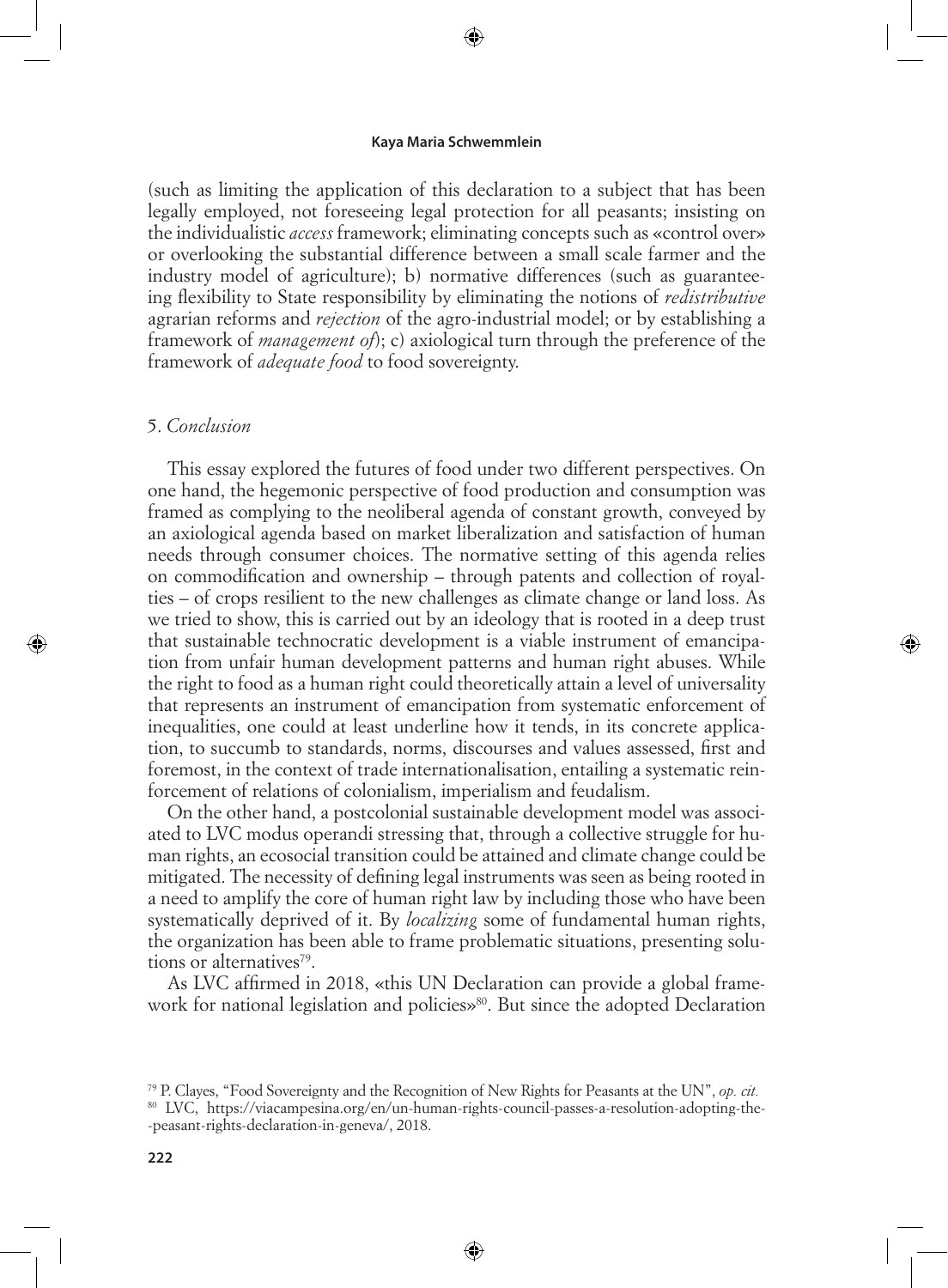⊕

of Rights is articulated in a non-binding framework, much of its enforcement relies on political *good will* and countries *best* intentions.

Nonetheless, the Declaration can, in theory, enable better protection of the rights of peasants and improve livelihoods in rural areas, reinforcing the notion of food sovereignty, affirming the fight against climate change and enabling conservation of biodiversity<sup>81</sup> (LVC,2018). Also, the peasants, by affirming being the subject of human rights, create the possibilities to take concrete actions to implement comprehensive agrarian reform and a better protection against landgrabbing by: realise the right of peasants to conserve, use, exchange and sell their seeds; ensure remunerative prices for peasants' production and rights for agricultural workers and a recognition of recognise the rights of peasant women and bring about social justice for people of all origin, nationality, race, colour, descent $^{82}$  (LVC, 2018).

Concerning the effects of these shifts, only careful predictions can be made, since, within a non-binding framework, further reflections should focus on the processes of implementation, ratification and additional inclusion of peasants in setting the development agenda and the future of food.

⊕

<sup>81</sup> *Ibidem*. <sup>82</sup> *Ibidem*.

⊕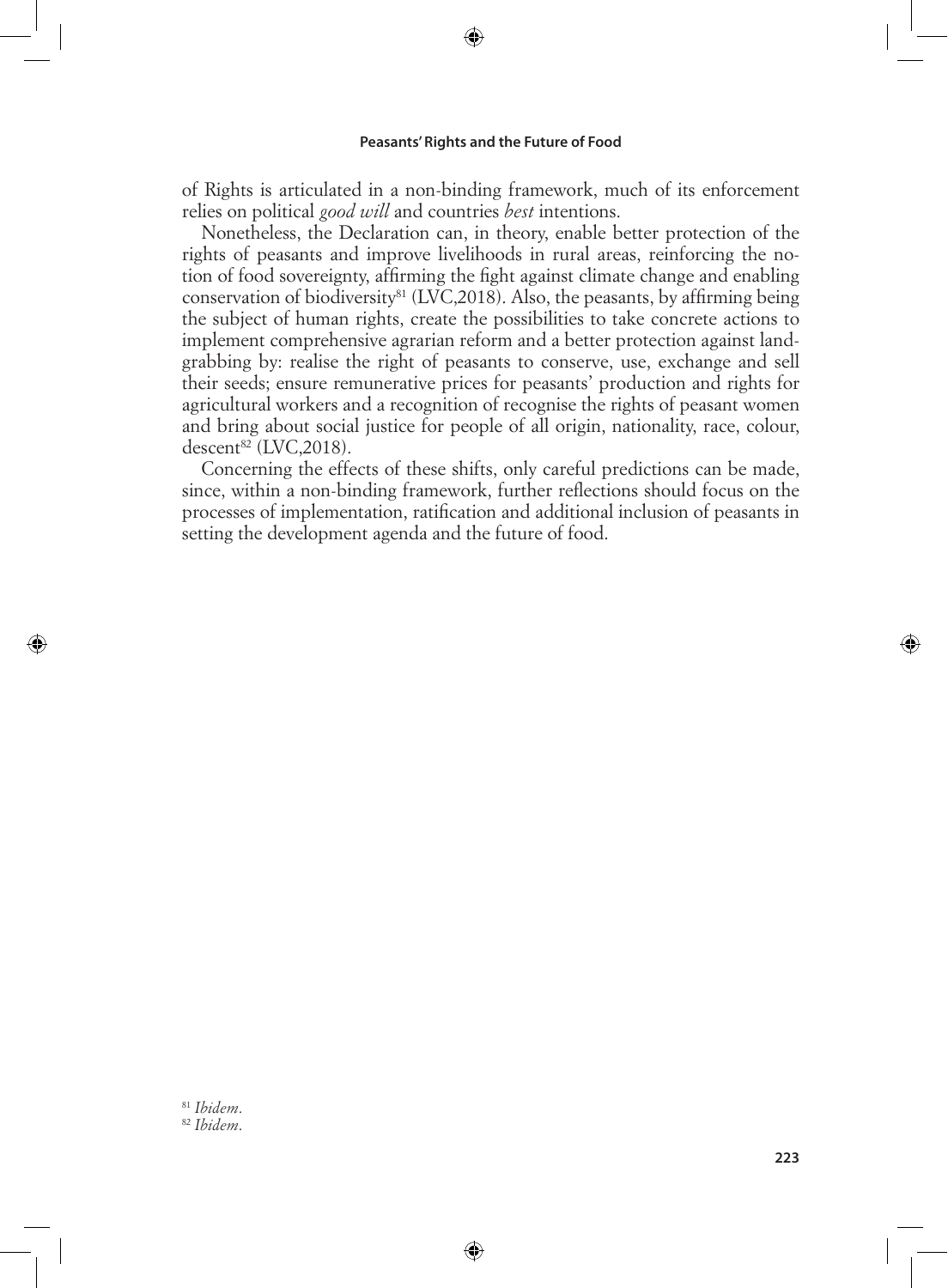#### **Appendix**

 $\bigoplus$ 

# *Appendix*

*Annex 1 – Process of institutionalization of Peasants Rights*



⊕

 $\bigoplus$ 

 $\bigoplus$